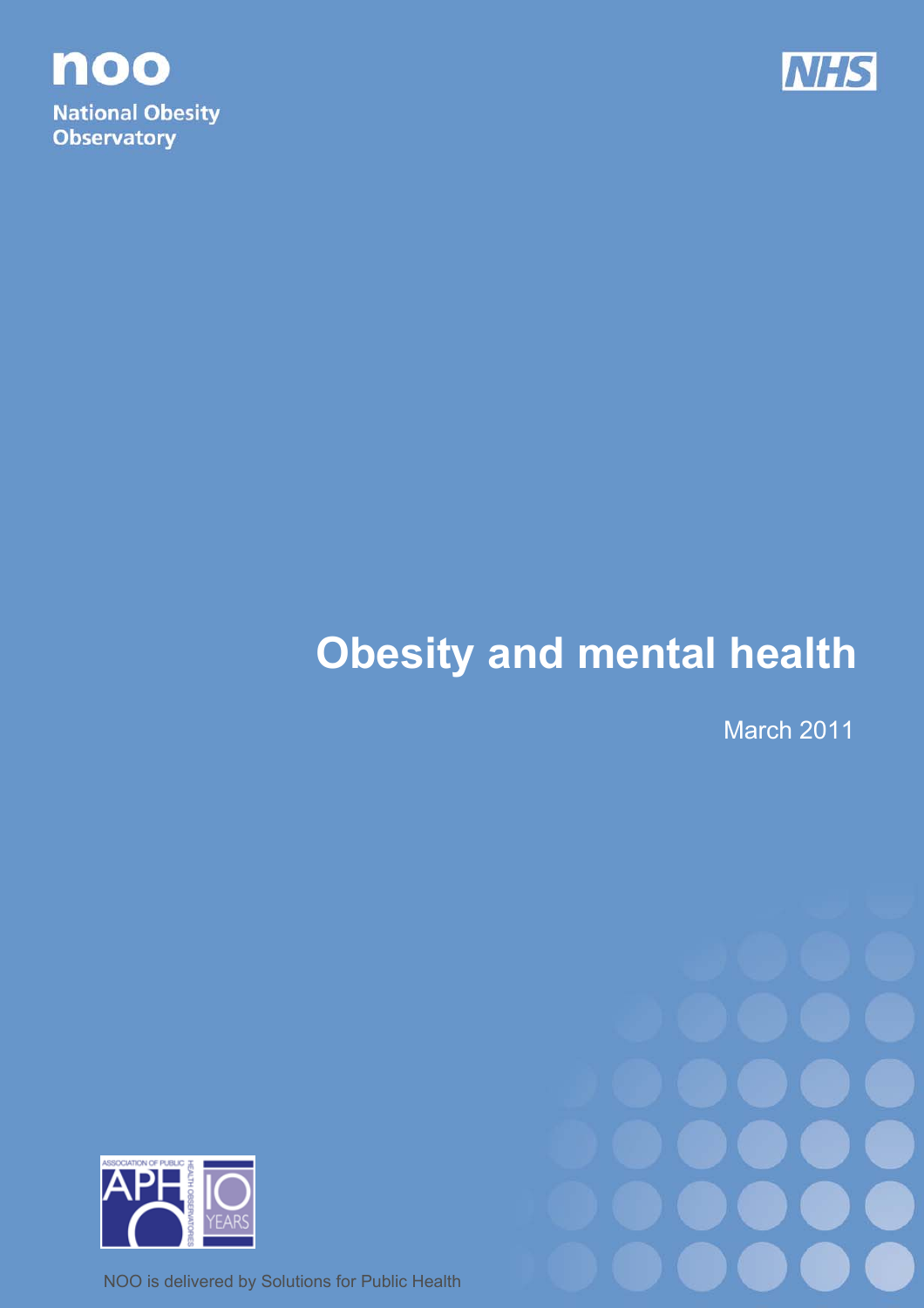# **Contents**

| Relationship between common mental health disorders and obesity 4                |    |
|----------------------------------------------------------------------------------|----|
|                                                                                  |    |
|                                                                                  |    |
|                                                                                  |    |
|                                                                                  |    |
|                                                                                  |    |
|                                                                                  |    |
|                                                                                  |    |
|                                                                                  |    |
|                                                                                  |    |
|                                                                                  |    |
|                                                                                  |    |
|                                                                                  |    |
|                                                                                  |    |
|                                                                                  |    |
|                                                                                  |    |
|                                                                                  |    |
|                                                                                  |    |
|                                                                                  |    |
|                                                                                  |    |
|                                                                                  |    |
|                                                                                  |    |
|                                                                                  |    |
|                                                                                  |    |
|                                                                                  |    |
|                                                                                  |    |
|                                                                                  |    |
|                                                                                  | 12 |
|                                                                                  |    |
|                                                                                  |    |
|                                                                                  |    |
|                                                                                  |    |
| Integration of the Child and Adolescent Mental Health Service (CAMHS) into wider |    |
|                                                                                  |    |
|                                                                                  |    |
|                                                                                  |    |
|                                                                                  |    |
|                                                                                  |    |
|                                                                                  |    |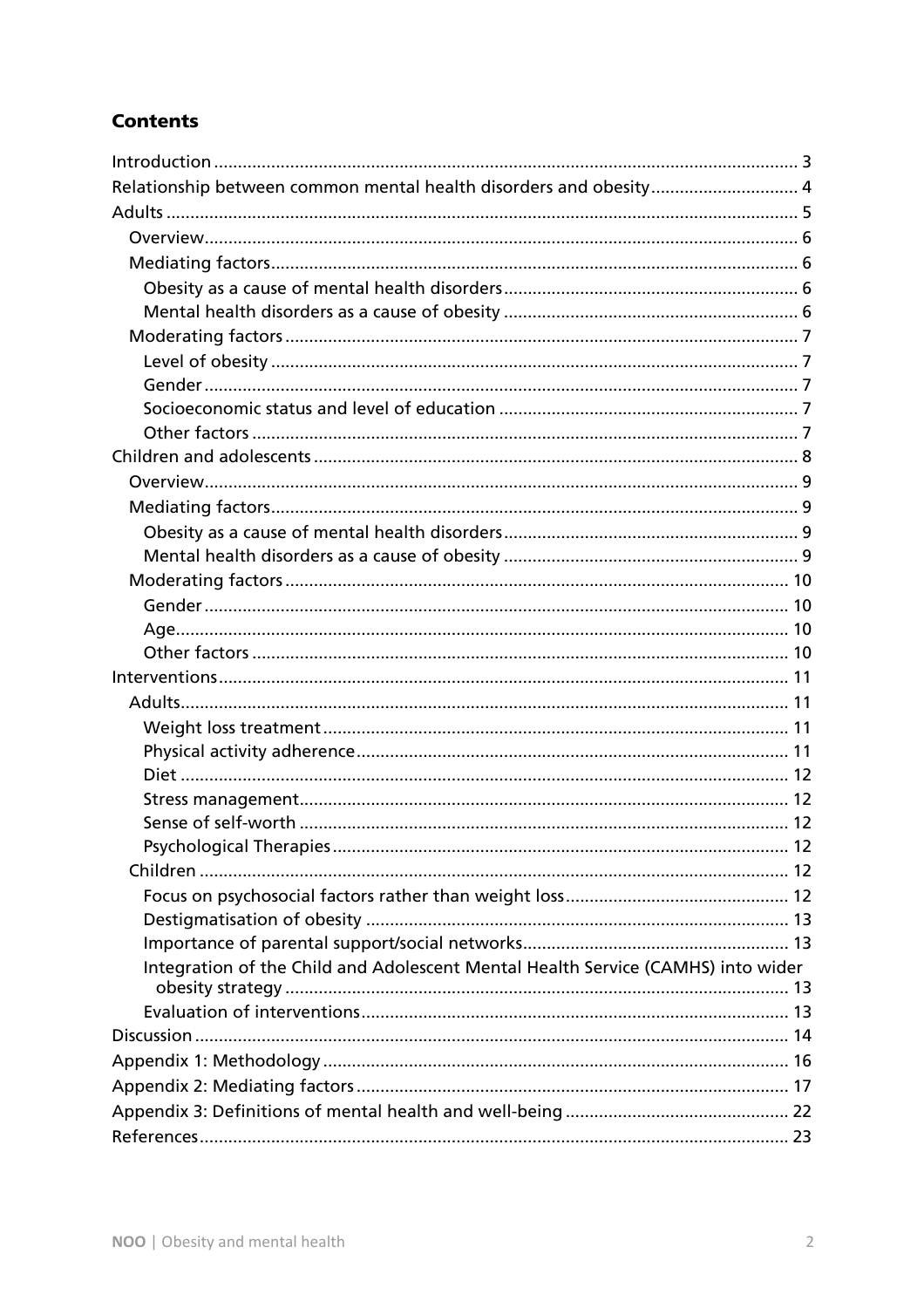## Key points

- Both obesity and common mental health disorders account for a significant proportion of the global burden of disease.
- There are bi-directional associations between mental health problems and obesity, with levels of obesity, gender, age and socioeconomic status being key risk factors.
- The mental health of women is more closely affected by overweight and obesity than that of men.
- There is strong evidence to suggest an association between obesity and poor mental health in teenagers and adults. This evidence is weaker for younger children.
- The relationships between actual body weight, self-perception of weight and weight stigmatisation are complex and this varies across cultures, age and ethnic groups.
- The perception of being obese appears to be more predictive of mental disorders than actual obesity in both adults and children.
- Weight stigma increases vulnerability to depression, low self-esteem, poor body image, maladaptive eating behaviours and exercise avoidance.
- Intervention strategies should consider both the physical and mental health of patients. It has been recommended that care providers should monitor the weight of depressive patients and, similarly, in overweight or obese patients, mood should be monitored. This awareness could lead to prevention, early detection, and co-treatment for people at risk, ultimately reducing the burden of both conditions.
- There is an urgent need for evaluations of weight management interventions, both in terms of weight loss and psychological benefits.

#### Introduction

This paper provides an overview of current evidence on the relationship between obesity and mental health for adults and children in the UK. It draws particular attention to the bi-directional associations between common mental health disorders and obesity, and the risk factors associated with obesity and mental health. It addresses issues around inequalities, the implications of psychological distress caused by weightrelated stigma and discrimination. It also highlights specific issues relating to child and adolescent obesity and summarises current knowledge on the effectiveness of interventions, best practice and scope for services for those at risk.

This document highlights key findings in the literature identified using the methodology as described in Appendix 1. It is not a systematic review.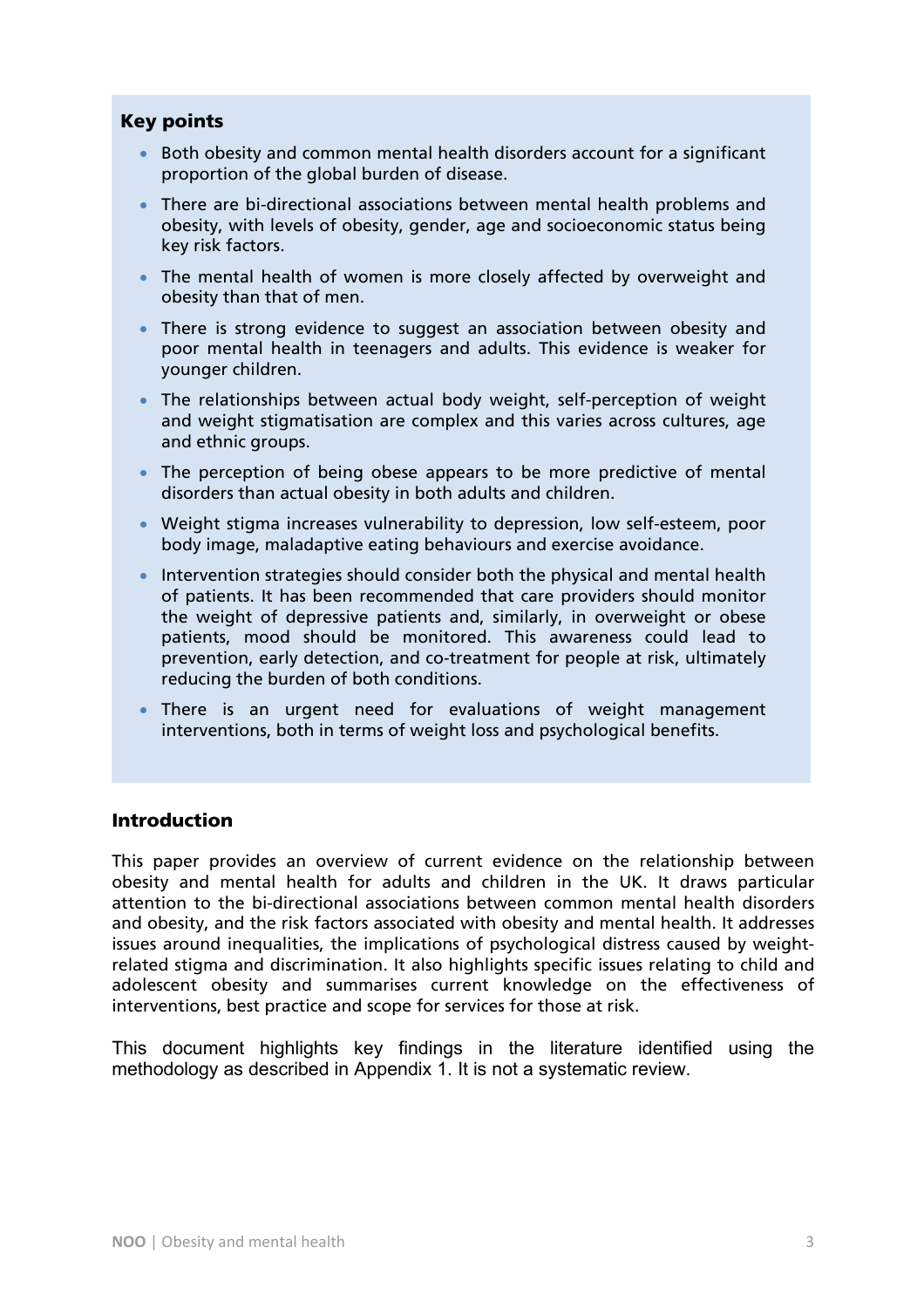#### Relationship between common mental health disorders and obesity

The relationship between obesity and common mental health disorders is complex. There are several theories about how the two are linked. Some researchers suggest that obesity can lead to common mental health disorders, whilst others have found that people with such disorders are more prone to obesity. Other studies have found no association between the two.

Results from the most recent systematic review of longitudinal studies point towards bidirectional associations between depression and obesity. The authors conclude that: 'Obese persons had a 55% increased risk of developing depression over time, whereas depressed persons had a 58% increased risk of becoming obese'.<sup>1</sup> Another recent systematic review and meta-analysis found a weak but positive association between obesity and anxiety disorders.<sup>2</sup>

Obesity is also associated with an increased risk for a variety of chronic diseases, most of which are associated with depression which in turn can precipitate chronic disease due to diminished treatment adherence and/or response.<sup>3</sup>

There are a number of mechanisms that could explain potential casual associations between obesity and common mental health disorders. Figure 1 is a helpful overview of this complex relationship. The moderator variables are those that might influence the strength of a relationship between the two conditions, whilst the mediator variables help to explain this relationship.<sup>a</sup>

 $\overline{a}$ 

For example, 'gender' is a moderator variable, in that the relationship between obesity and common mental health disorders appears to be stronger for women than men. 'Diet and exercise' is a mediator variable in that it explains why there is a relationship between obesity and common mental health disorders. It should be noted that the distinction between mediating or moderating factors is not always clear cut. For example, in one context a moderating variable such as socioeconomic status (SES) could be a mediating variable in another setting.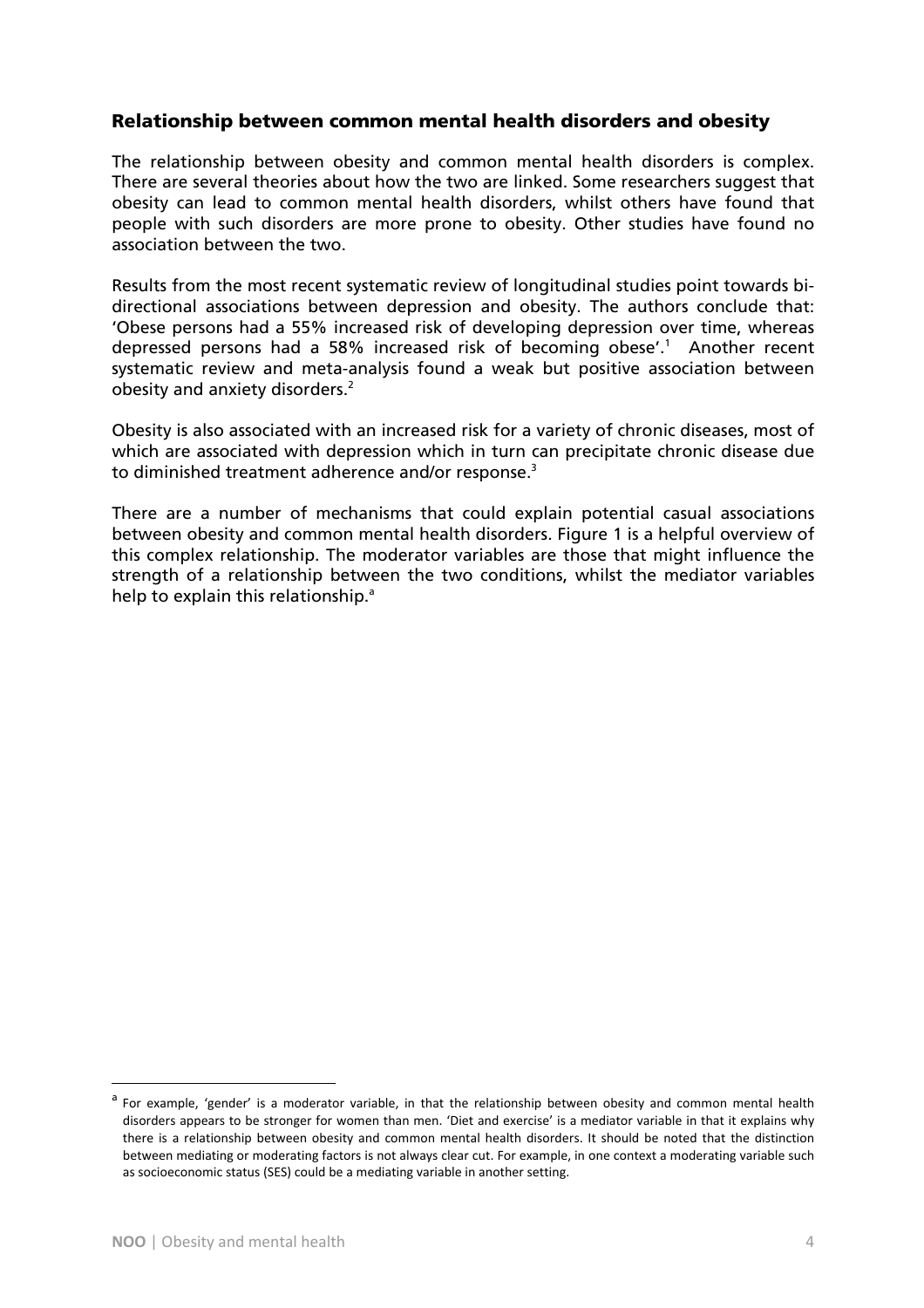

Figure 1: Model for the mediator/moderator relationship between obesity and common mental health disorders

Source: Adapted from Markowitz et al. 2008 and Napolitano et al, 2008<sup>4,5</sup>

The relationship between obesity and common mental health disorders will be explored firstly for adults and then for children and adolescents. For each age group, both mediating and moderating factors will be addressed.

#### Adults

#### Key points

- Evidence suggests that there are bi-directional associations between depression and obesity.
- Mediating factors (i.e. factors which help explain the relationship between two conditions) for obesity causing mental health disorders in adults include low self-esteem, stigma, dieting and weight cycling, medication, and hormonal and functional impairment.
- Mediating factors for mental health disorders causing obesity in adults include unhealthy lifestyles, medication and reduced support.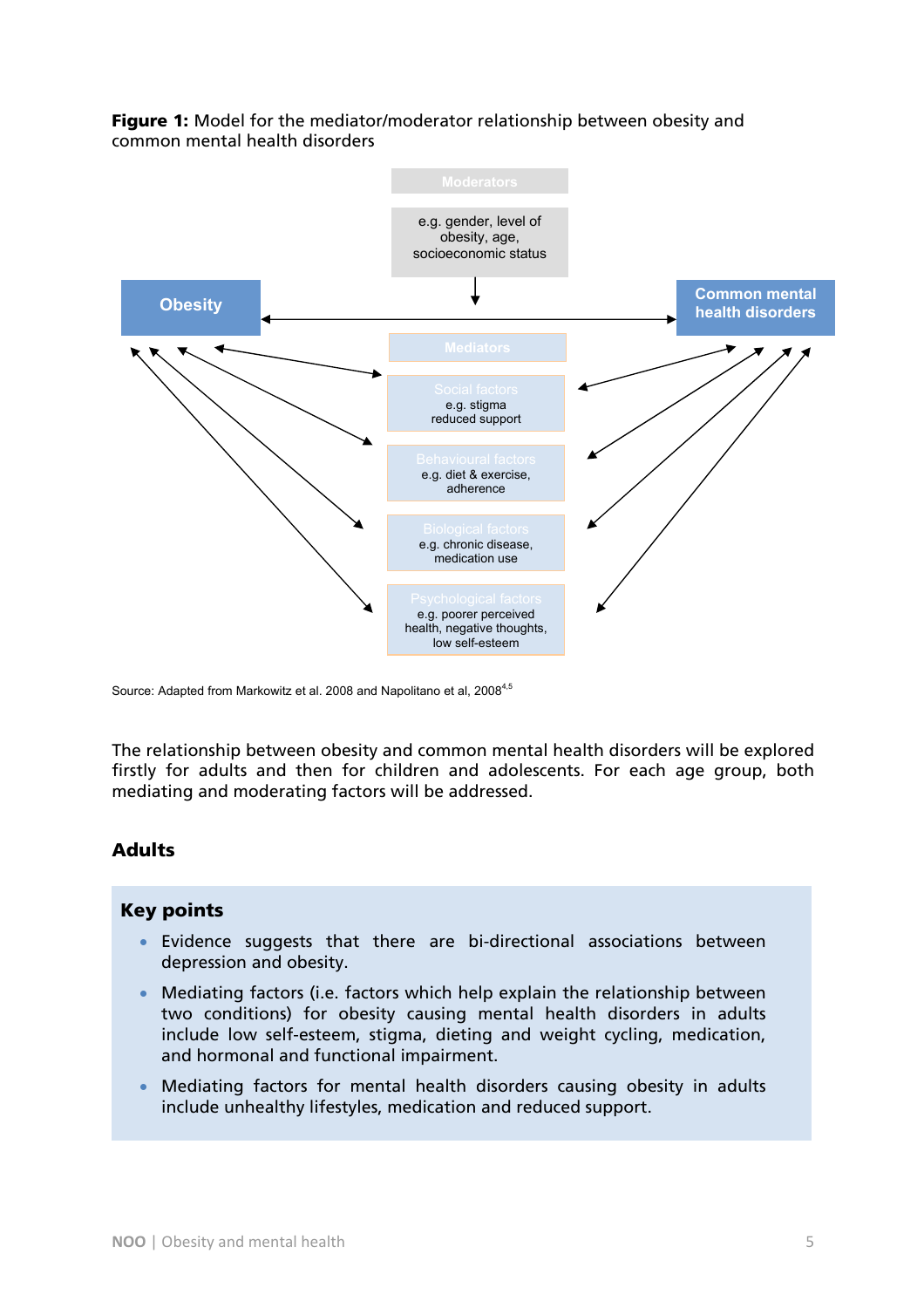• Moderating factors (i.e. factors that might influence the strength of a relationship between two conditions) for obesity and mental health disorders in adults include severe obesity, female gender and socioeconomic status.

#### **Overview**

There are various theories as to why obesity could lead to poor mental health in adults. These emphasise the increased medical problems and mobility restrictions associated with obesity which can have a direct impact on psychological well-being, and can lead to depression, eating disorders, distorted body image and low self-esteem.<sup>6</sup>

There is less research on the mechanisms that may cause adults with common mental health disorders to become obese. It has been suggested that poor mental health can lead to unhealthy lifestyle choices and increased appetite. A combination of the biological affect of increased stress alongside poor adherence to weight loss programmes, binge eating, negative thoughts and reduced social support, may make it difficult for a depressed person to avoid weight gain.<sup>4</sup> There is also evidence that people with chronic or repeated episodes of depression are at particular risk of subsequent obesity.<sup>7</sup>

#### Mediating factors

The main mediating factors relating to obesity and mental health disorders in adults include:

#### Obesity as a cause of mental health disorders

| Behavioural:              | dieting and binge eating                                                                                 |
|---------------------------|----------------------------------------------------------------------------------------------------------|
| Biological:               | increased rates of chronic disease, body pain, reduced physical                                          |
|                           | activity, sleep problems, medication side effects and abnormal                                           |
|                           | hormonal concentrations                                                                                  |
| Psychological:<br>Social: | poorer perceived health, low self-esteem and body image concern<br>weight-related stigma and weight bias |
|                           |                                                                                                          |

#### Mental health disorders as a cause of obesity

| Behavioural:   | adoption of unhealthy lifestyles, use of food as a coping strategy,<br>attrition from weight loss programs |
|----------------|------------------------------------------------------------------------------------------------------------|
| Biological:    | medication side effects                                                                                    |
| Psychological: | low expectations of weight loss attempts                                                                   |
| Social:        | reduced support from family and friends                                                                    |

See Table 1 in Appendix 2 for further details and references.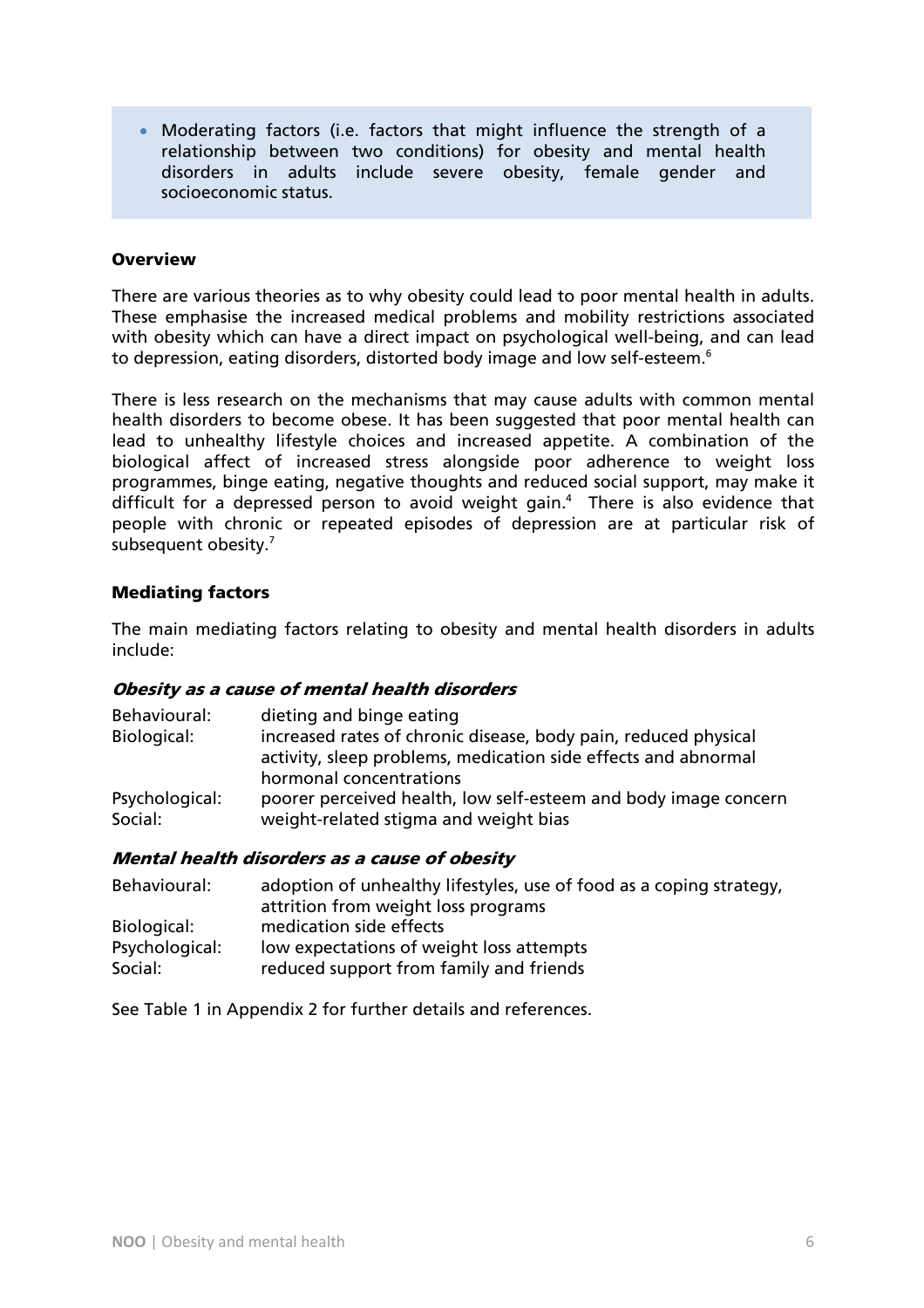#### Moderating factors

The following factors could affect the direction and/or strength of the relationship between obesity and common mental disorders in adults.

#### Level of obesity

Level of obesity appears to be an independent risk factor for common mental health disorders. Several reviewers have suggested that severe obesity puts individuals at greater risk of depression.4,8

Extremely obese people who seek bariatric surgery have been found to have lower selfesteem and higher depression scores than less obese individuals who seek pharmacological and behavioural weight loss interventions.<sup>9</sup> One study found that almost two-thirds of morbidly obese patients presenting for bariatric surgery had a psychiatric diagnosis, with major depression being the most common. Most patients were depressed about the negative effects of obesity in every aspect of their life, for example, health, social life, finances, mobility and functioning.<sup>10</sup>

#### Gender

Gender has been shown to modify the association between obesity and common mental health disorders, with some studies demonstrating a positive association for women and a negative relationship for men.<sup>1,4, 11,12</sup>

Women seem to be more concerned about obesity than men and are two to three times more likely to seek weight-loss treatment.<sup>13</sup> Research has found that they experience greater dissatisfaction with their weight and shape than men do, and this dissatisfaction increases with BMI.14 Women also experience more stigma in relation to obesity and are under greater pressure to be slim.<sup>8</sup>

Alcohol abuse also appears be related to depression and obesity in young women but not their male counterparts.<sup>15</sup>

#### Socioeconomic status and level of education

While socioeconomic status and level of education have been identified as potentially important risk factors for common mental health disorders in obese individuals, the relationship between obesity and socioeconomic status remains unclear.

Research has found that those of lower socioeconomic status may be more likely to experience depression or obesity. For example, recent analysis of HSE data found that the negative impact of obesity on health-related quality of life was greater for people from lower socioeconomic backgrounds.16 However, it also appears that among the obese, high socioeconomic status may in fact increase the risk of depression. $4,11$ 

Whilst lower socioeconomic status is strongly associated with a greater risk of obesity among women, this pattern is less clear for men.<sup>17</sup>

#### Other factors

Age is also likely to be a moderating factor between obesity and common mental disorders. Younger women appear to be at a increased risk of both obesity and mental health disorders.<sup>3,18</sup> Older people may also be at greater risk, as health problems associated with aging might cause both weight gain and depression or anxiety.<sup>19</sup>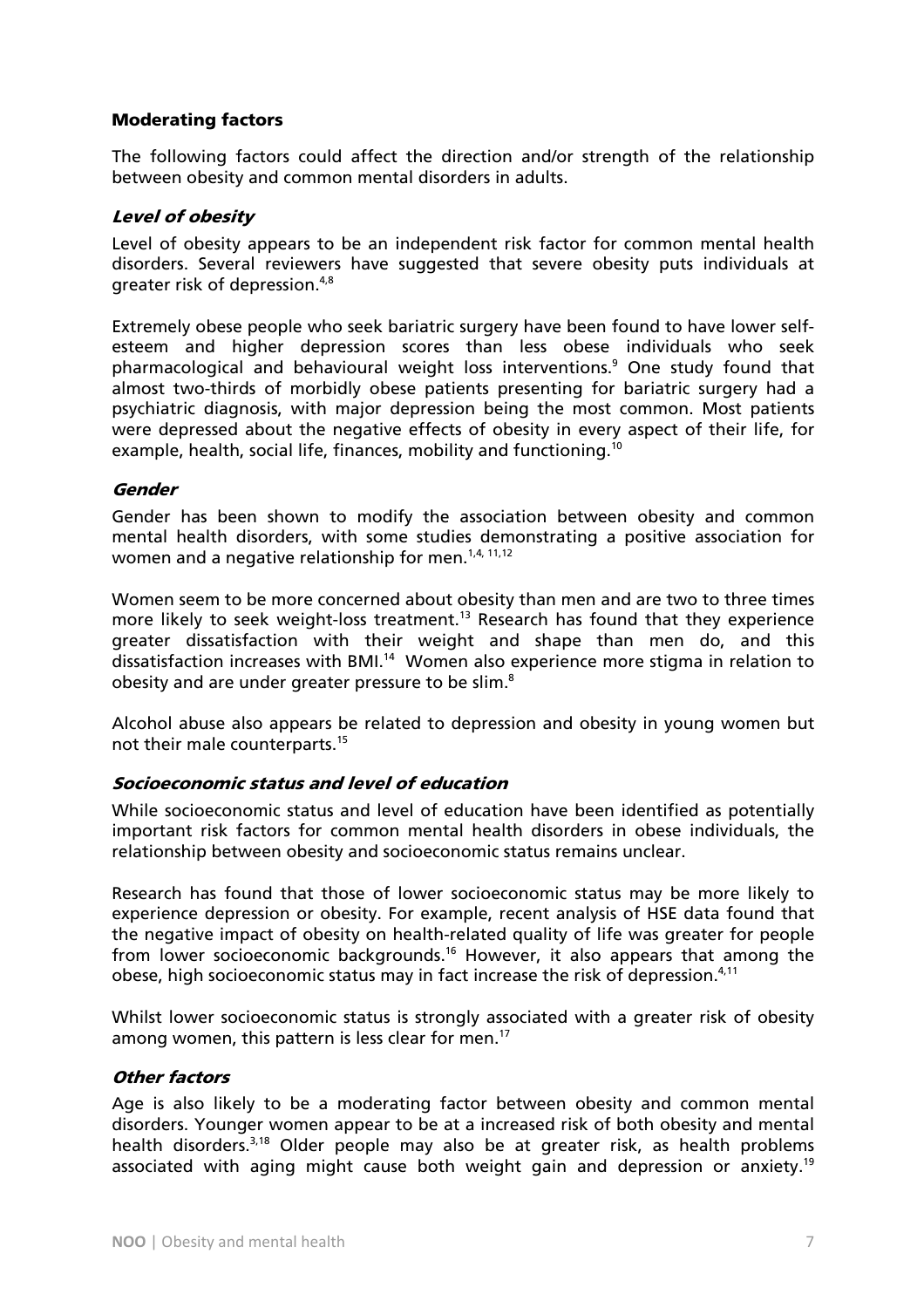Furthermore, cumulated exposure to common mental disorders in older age groups is associated with increased risk of obesity. $7,19$ 

Recent studies from the US suggest that the obesity-depression relationship varies significantly across ethnic groups with US-born non-Hispanic white and US-born black women at particular risk,<sup>20</sup> although the differences in health status dramatically change the pattern of associations. $21$ 

#### Children and adolescents

Surveys among children and adolescents have not consistently reported a clinically meaningful association between poor mental health and obesity. Where evidence does exist, it can be summerised in the following key points:

#### Key points

- Obesity in adolescence may lead to depression in adulthood, and adolescent depressive symptoms may put individuals at risk of obesity later in life.
- Mediating factors for obesity causing mental health disorders in children and adolescents include lack of physical activity, low self esteem, body dissatisfaction, eating disorders and weight-based teasing.
- Mediating factors for mental health disorders causing obesity in children and adolescents is less researched but may include lack of energy to exercise, medication, family breakdown and poverty.
- Moderating factors for obesity and mental health disorders in children include gender and age. The impact of obesity on mental well-being increases with age and is stronger in girls than boys.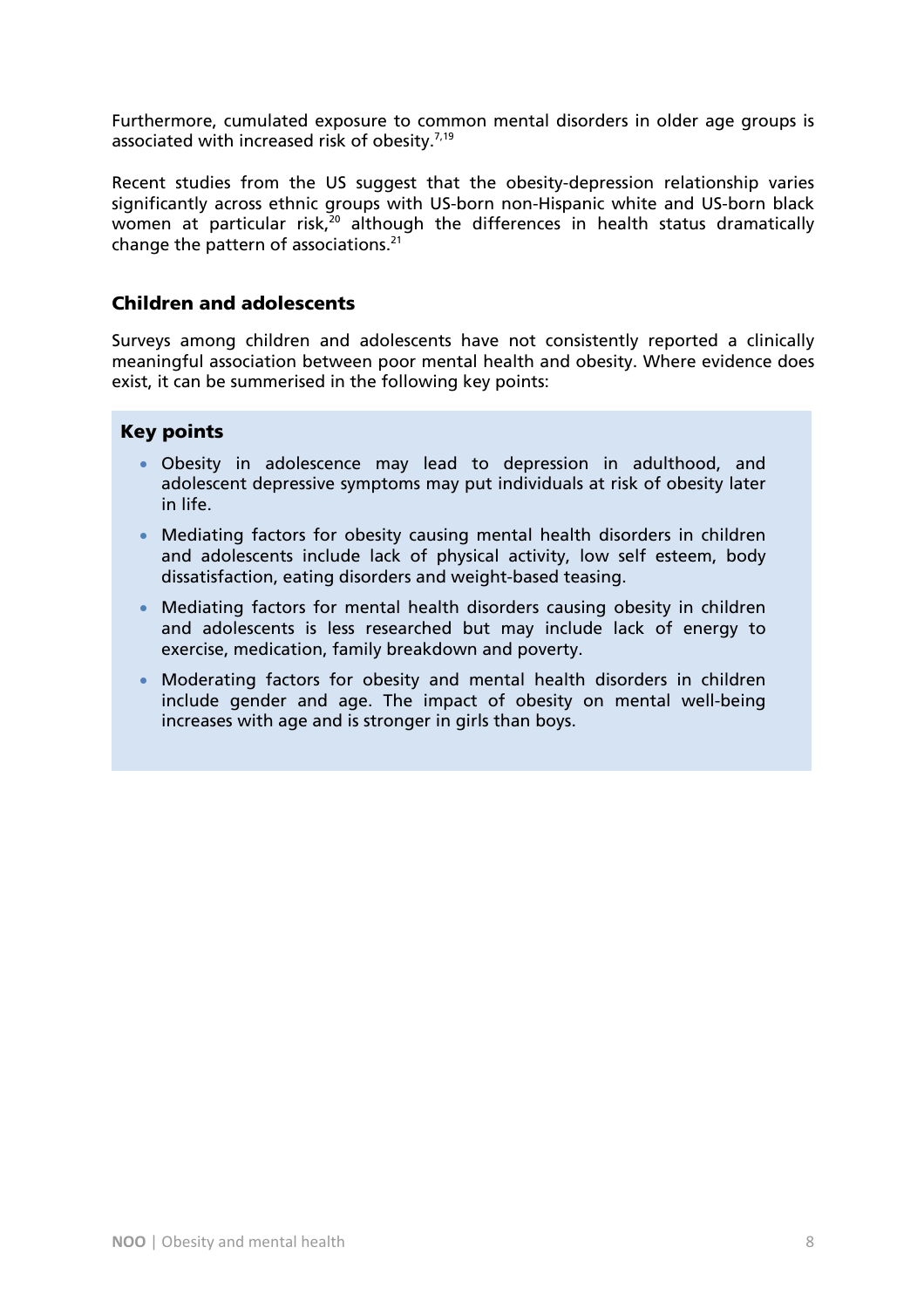#### **Overview**

Research is less advanced in understanding the relationship between obesity and common mental health disorders in children and adolescents,<sup>5</sup> and results are inconsistent.

Being overweight as a child or adolescent has been found to have an adverse effect on a young person's self esteem, self image, and self concept,<sup>22</sup> with physical appearance and athletic/physical competence being most affected.<sup>23,24</sup> Obesity has also been associated with depression in adolescents.<sup>25</sup> The health-related quality of life of severely obese children treated in clinical settings has been reported to be particularly poor and has been found to be similar to those diagnosed with cancer.<sup>26</sup> However, literature reviews have concluded that in spite of adverse social and interpersonal consequences, obese children may only have moderate levels of body dissatisfaction and few are depressed or have low self esteem.<sup>27</sup> Evidence also suggests that obese children are not pre-destined for depression and do not see themselves without merit.<sup>23</sup>

Longitudinal studies have also found that depression can predict obesity in adolescents and young adults. The authors of one study on adolescent girls conclude that this could be because depressed individuals eat more to provide comfort or distraction from negative emotions, or that serotonin dysregulation could lead them to eat more carbohydrate-rich foods.<sup>28</sup>

Some research studies indicate that obesity in adolescence may lead to depression in adulthood,<sup>6</sup> and that adolescent depressive symptoms, especially among girls, may put individuals at risk for the onset of obesity later in life.<sup>4,29,30,31</sup>

#### Mediating factors

The main mediating factors relating to obesity and mental health disorders in children include:

#### Obesity as a cause of mental health disorders

| Behavioural:   | lower levels of physical activity, lower perceived athletic competence,<br>unhealthy diets and loss of control in eating |
|----------------|--------------------------------------------------------------------------------------------------------------------------|
| Biological:    | disruption of hormonal pathways                                                                                          |
| Psychological: | low self-esteem, body dissatisfaction, perception of being<br>overweight                                                 |
| Social:        | stigma, social rejection and weight-based teasing                                                                        |

#### Mental health disorders as a cause of obesity

| Behavioural:   | lack of energy to exercise               |
|----------------|------------------------------------------|
| Biological:    | medication side effects                  |
| Psychological: | low expectations of weight loss attempts |
| Social:        | psychosocial stressors in the household  |

See Table 2 in Appendix 2 for further details and references.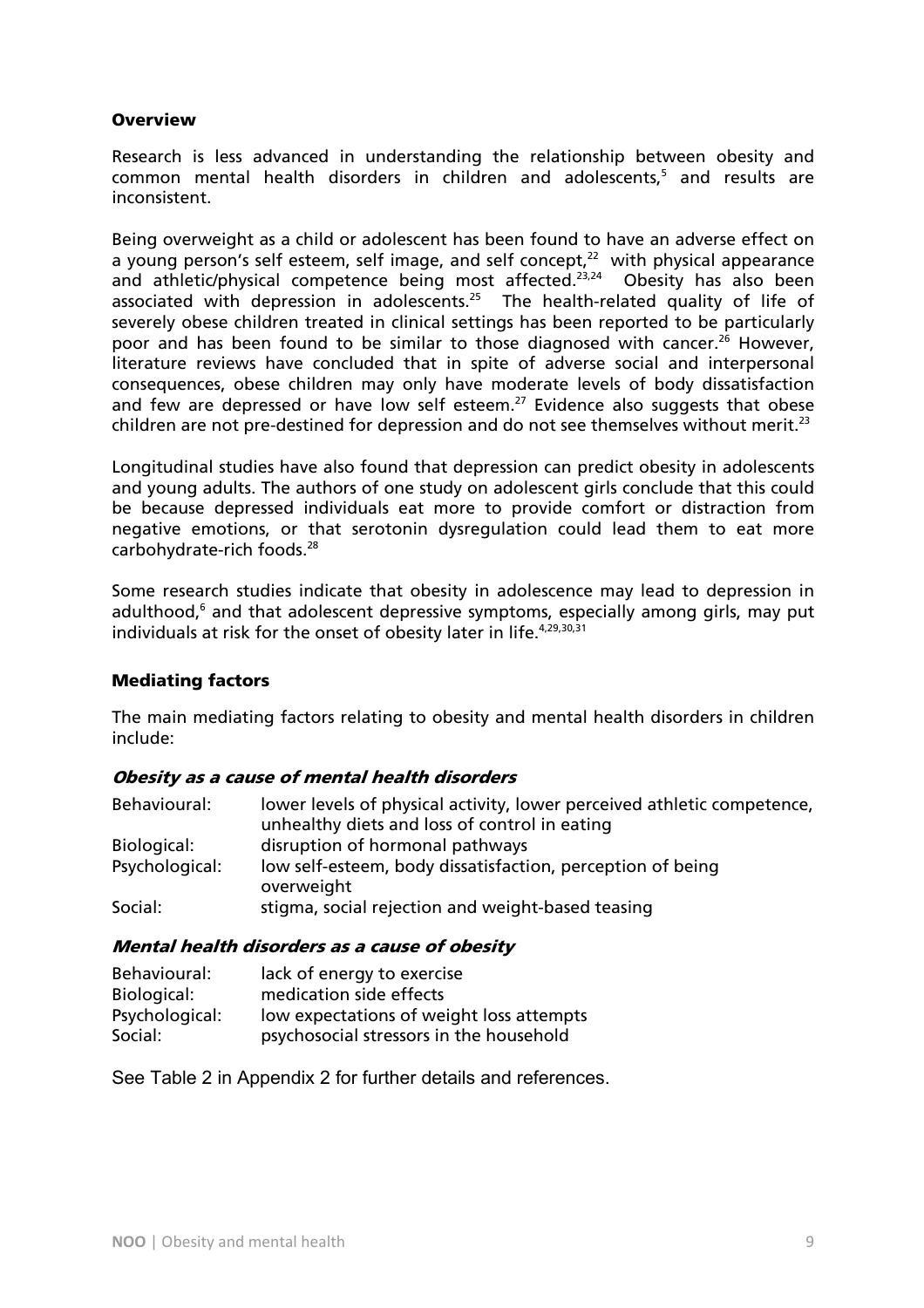#### Moderating factors

#### **Gender**

As with adults, research points to a stronger relationship between common mental health disorders among girls than boys.<sup>32</sup> This may reflect the different socio-cultural pressures on girls to conform to an idealised physique.<sup>27</sup> Increases in BMI and decreases in physical activity over time have also been found to be significantly associated with depressive symptoms in young women. $33$ 

#### **Age**

The impact of obesity on mental well-being in children appears to increase as they get older. In younger children, weight may have little impact on perceived or actual friendship status. However, by teenage years, peer relationships can become more problematic, leading to obese adolescents being more at risk of marginalisation and victimisation.23

For girls, the effects of obesity on self-esteem are often detectable before puberty. One study even found that the impact of overweight on self-competence may start as young as five years old.<sup>34</sup> For boys, it is only during early teenage years that self-competence is  $impaired.<sup>23</sup>$ 

Recent findings from the Millennium Cohort Study, however, appear to contradict earlier research and suggest that childhood obesity may in fact be associated with emotional and behavioural problems from a very young age, with obese boys at particular risk.35

#### Other factors

Whilst there is little literature on ethnic differences in body dissatisfaction, research from the US has suggested that African-American girls may consider themselves to be more attractive and socially acceptable at a higher BMI than white girls, and are less vulnerable to low self esteem.<sup>27</sup> A study of East London adolescents found that in girls, obesity was associated with higher self-esteem among Black-African groups, but lower in Bangladeshi groups. However, among boys, overweight or obesity had a negative impact on self-esteem of boys from white and Bangladeshi groups. This suggests that the influence of cultural valuation of weight and shape on self-perception and psychological distress may differ between ethnic groups.<sup>36</sup> Further recent research on British children aged 13-15 also suggests that Asian boys may be at particular risk of low body esteem.<sup>32</sup>

Some studies on clinical populations have found that self-esteem is related to the severity of obesity in female adolescents and children.<sup>37</sup>

Socioeconomic factors have generally not been found to be risk factors in the relationship between childhood obesity and mental health. One study of Australian adolescents did find that experiences of shame in conjunction with parental separation or unemployment appeared to account for an observed relationship between BMI and depression in older adolescents.<sup>38</sup>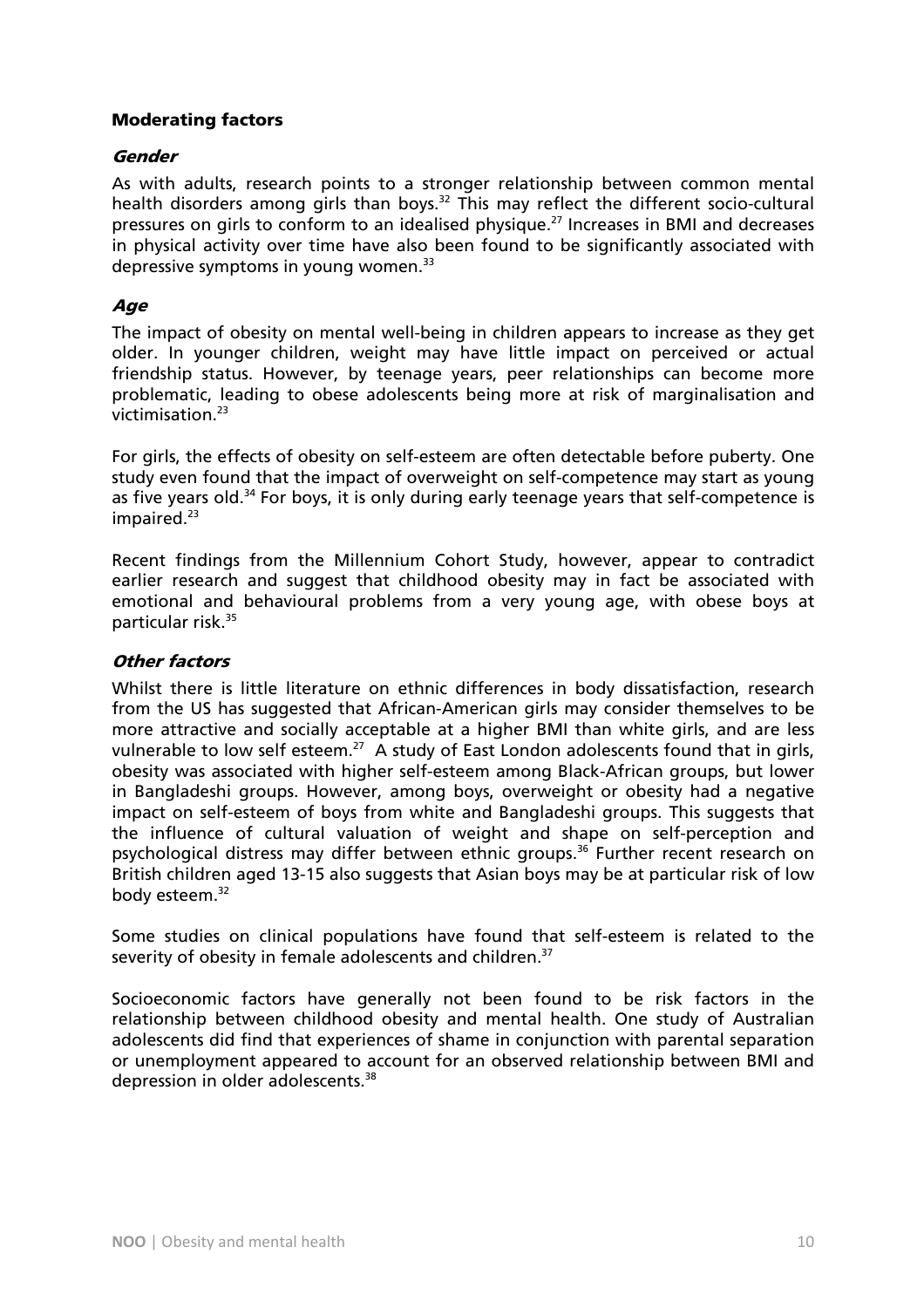#### Interventions

#### Key points

- The risk for co-morbidity should be considered in the treatment of people with obesity and with common mental health disorders.
- Strategies to enhance self-worth and develop self-efficacy can help overweight patients to take control of their well-being.
- Treatment of obesity in children and adolescents requires not only diet and exercise but measures to address wider social and emotional issues such as self-esteem and social confidence.
- Strong parental support and social networks can help reduce unhealthy eating behaviours and psychosocial distress in children and adolescents.
- There is an urgent need for evaluation of interventions, both in terms of the weight loss and psychological benefits.

#### Adults

Whilst both obesity and common mental health disorders share similar symptoms such as sleep problems, sedentary behaviour and poorly controlled food intake, for the most part they are treated as separate health problems, often leading to poor treatment outcomes.<sup>6</sup> It has been recommended that the risk for co-morbidity should be considered in the treatment of the obese and the depressed,<sup>39</sup> with care providers made aware that in depressive patients, weight should be monitored and in overweight or obese patients, mood should be monitored.<sup>1</sup> A comprehensive review of psychological interventions for overweight or obesity concluded that behavioural and cognitive behavioural therapies make a significant difference to the success of weight management interventions, especially when combined with diet and physical activity.40

There are some situations where the treatment for either obesity or mental health problems has been found to actually exacerbate the other condition. For example, dieting may worsen mood, particularly if it is part of a pattern of repeated dieting failure. Conversely, some pharmacological treatments for depression have the side effect of weight gain. It has been suggested that practitioners should encourage the patient to engage in behaviours that will improve both conditions, such as stress management, exercise, and potential lifestyle modification in lieu of simply dieting or just taking medication.<sup>4</sup> Differences in motivation, cognitive processes, social support and financial and social resources are but some of the potential factors that may need to be considered in adapting weight control programmes or interventions for patients with mental health disorders.<sup>12</sup>

#### Weight loss treatment

Evidence from intervention studies suggests that participation in weight-loss treatment may have a substantial but temporary effect on mood, which is not related to actual weight loss and may decline on cessation of treatment.<sup>4</sup>

#### Physical activity adherence

Whilst there is strong evidence that physical activity is associated with decreased anxiety and depression, enhanced mood, improved self-worth and body image, it may be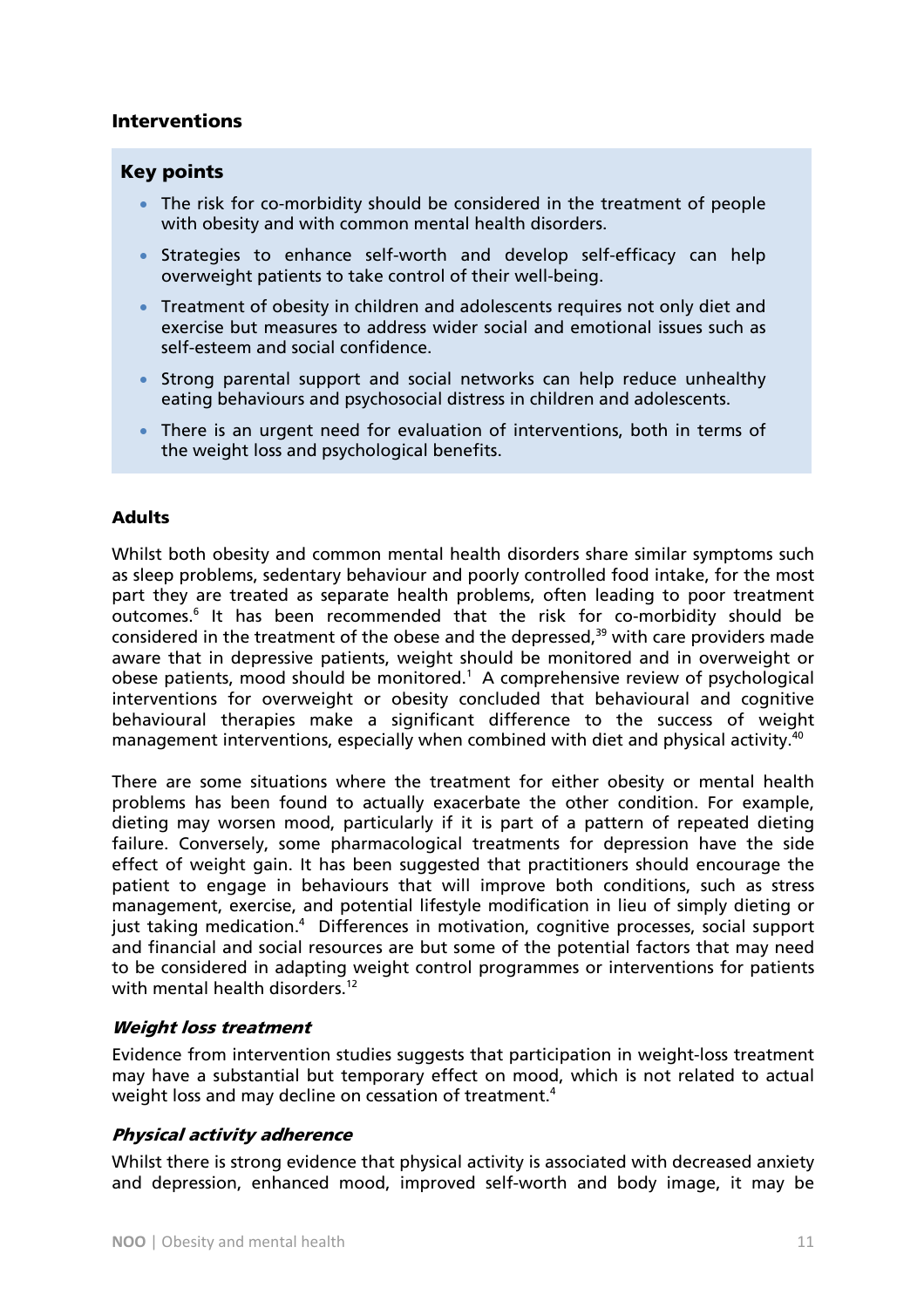challenging for patients to adhere to it. Giving patients practical suggestions for adding small amounts of exercise in their daily routine and stressing the importance of lifestyle modification, may be as effective as prescribed physical activity.<sup>4</sup>

#### Diet

There is growing evidence to suggest that good nutrition is just as important for mental as it is for physical health and that a number of conditions, including depression, may be influenced by dietary factors. The Mental Health Foundation has produced a booklet giving advice on dietary changes to improve mood.<sup>41</sup>

#### Stress management

Assisting patients to effectively manage stress should have a positive impact on their ability to control both mood and weight.<sup>4</sup>

#### Sense of self-worth

Treatments are needed that include strategies to improve self esteem, enhance selfworth and develop self-efficacy, so that overweight patients can become agents of change in pursuit of their own well-being.42

#### Psychological Therapies $^b$

Overeating and poor exercise levels are health issues which may be helped via a Motivational Enhancement Therapy (MET) approach.<sup>43</sup> Behavioural Activation (BA) may also help mood and weight, and has been used in obese depressed adults with some success.44

#### Children

 $\overline{a}$ 

A recent systematic review of obese children and adolescents' self-esteem and quality of life, found that the majority of studies that reported weight loss also found increases in general self-esteem or quality of life. In addition, whilst some studies reported no change in weight status, they did find improvements in self-worth, athletic competence, social acceptance and more positive feelings/emotions. This suggests that weight management programmes have the potential to equip obese young people with positive self-evaluations that may enhance their future well-being, even if weight loss is not apparent in the short-term.<sup>24</sup>

#### Focus on psychosocial factors rather than weight loss

It has been argued that psychosocial factors in childhood obesity are more important than functional limitations, and that we might better help the obese child by providing social support rather than to focus on the child's obesity.<sup>45</sup>

For an obese child who is exhibiting either low levels of self-esteem or depressive symptoms, merely encouraging healthy eating and physical activity is likely to prove ineffective in attaining weight reduction.<sup>46</sup> The clinical treatment of obesity should take psychosocial aspects of the condition into account. Treating obesity may not just be a matter of diet and exercise but also of dealing with issues of shame and social isolation.<sup>25</sup> The importance of early detection of weight problems or shape concern has

**b** Motivational Enhancement Therapy (MET) is an approach that explores and works upon the individual's motivation and readiness for change. Behavioural Action (BA) seeks to help people understand environmental sources of their depression in order to target behaviours that might maintain or worsen the depression.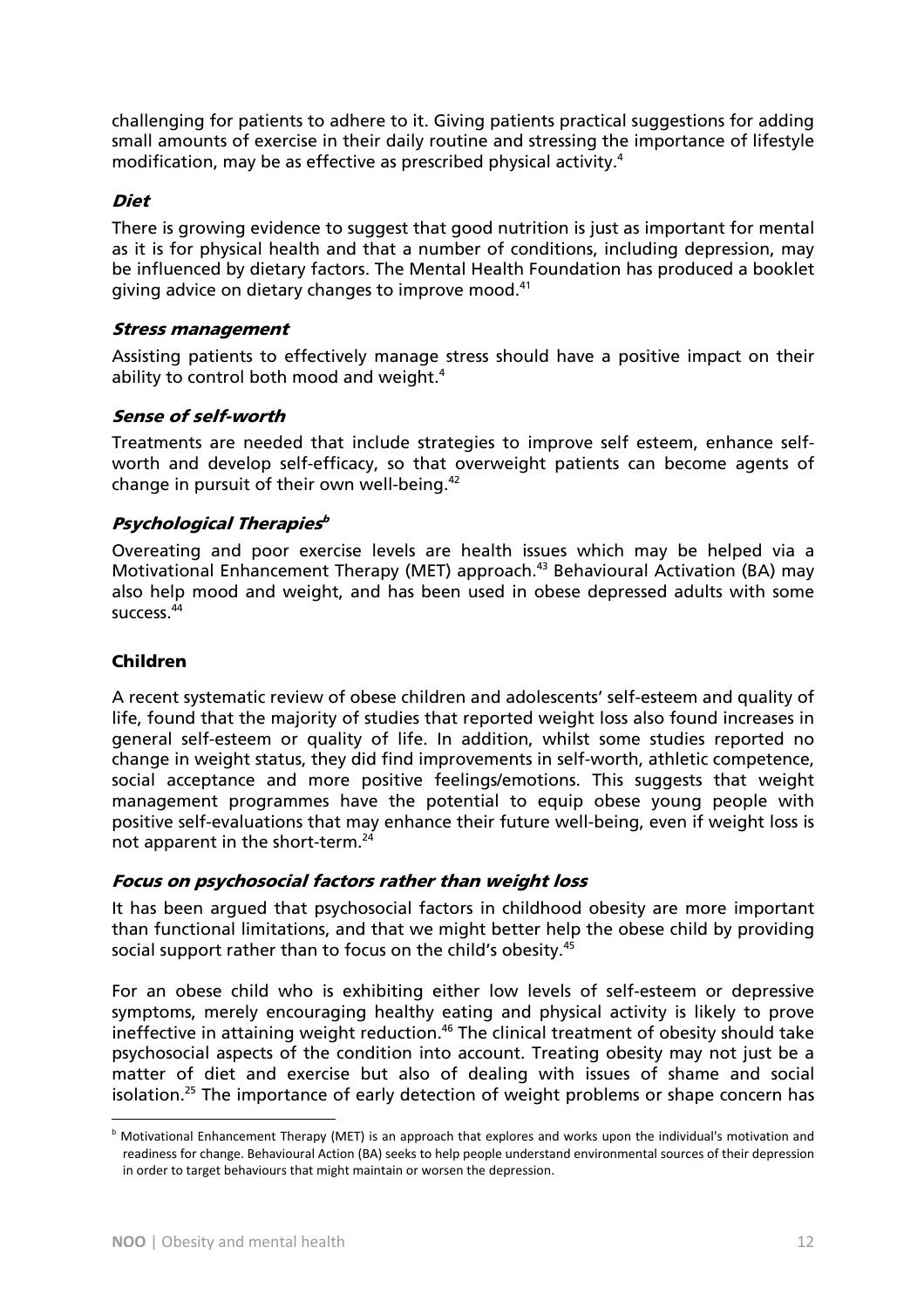also been recommended to help prevent psychological distress in obese children and adolescents<sup>47</sup>

Depression and self-esteem should be monitored. Where significant depression is found to be present, it should be treated as such and not presumed to be an inevitable consequence of obesity. Clinicians should be mindful of the sensitivity of obese children and adolescents to teasing and derogatory remarks and treatment programmes should include elements designed to enhance and protect their self-esteem.<sup>27</sup>

#### Destigmatisation of obesity

A recent review found no evidence to indicate that any type of stigmatising experience, teasing or commentary regarding weight, or any enhancement of body image dissatisfaction, has any positive influence on the motivation of children to lose weight or to engage in effective weight reduction strategies.<sup>48</sup>

#### Importance of parental support/social networks

Strong parent-adolescent relationships are associated with reduced behavioural and psychosocial risk factors associated with overweight during adolescence. Children who talk to their parents about their eating habits are less likely to indulge in unhealthy behaviours and displayed less psychosocial distress. Participation in collective activities, such as sports and club activities, is also associated with improved social ties. $49$ 

For overweight adolescents, greater psychological well-being and fewer unhealthy weight control behaviours have also been associated with a positive experience of eating family meals.<sup>50,51</sup>

Studies have shown that interventions involving parents, carers, siblings or peers with similar weight issues could prove more successful than those that target individuals alone.52

#### Integration of the Child and Adolescent Mental Health Service (CAMHS) into wider obesity strategy

There is a need for child obesity practitioners to work with mental health professionals in developing and operating interventions and services. A recent review on the effectiveness of interventions, best practice and scope for services for those at risk, highlights the potential for Child and Adolescent Mental Health Services to be more integrated into a wider obesity strategy.<sup>53</sup>

#### Evaluation of interventions

The authors of a recent systematic review on school-based interventions for obesity have stressed the urgent need for the evaluation of a whole range of aspects of psychosocial outcomes, including problem behaviours such as self-concept, eating disturbances and social problems. The authors also recommend the validation and use of standardised measurement instruments should be validated and used to enable effective comparisons.<sup>54</sup>

The inter-dependence between improving self-regard and weight loss is complex and requires further investigation. It has been suggested that improved self-competence should be valued as an intervention outcome. $24$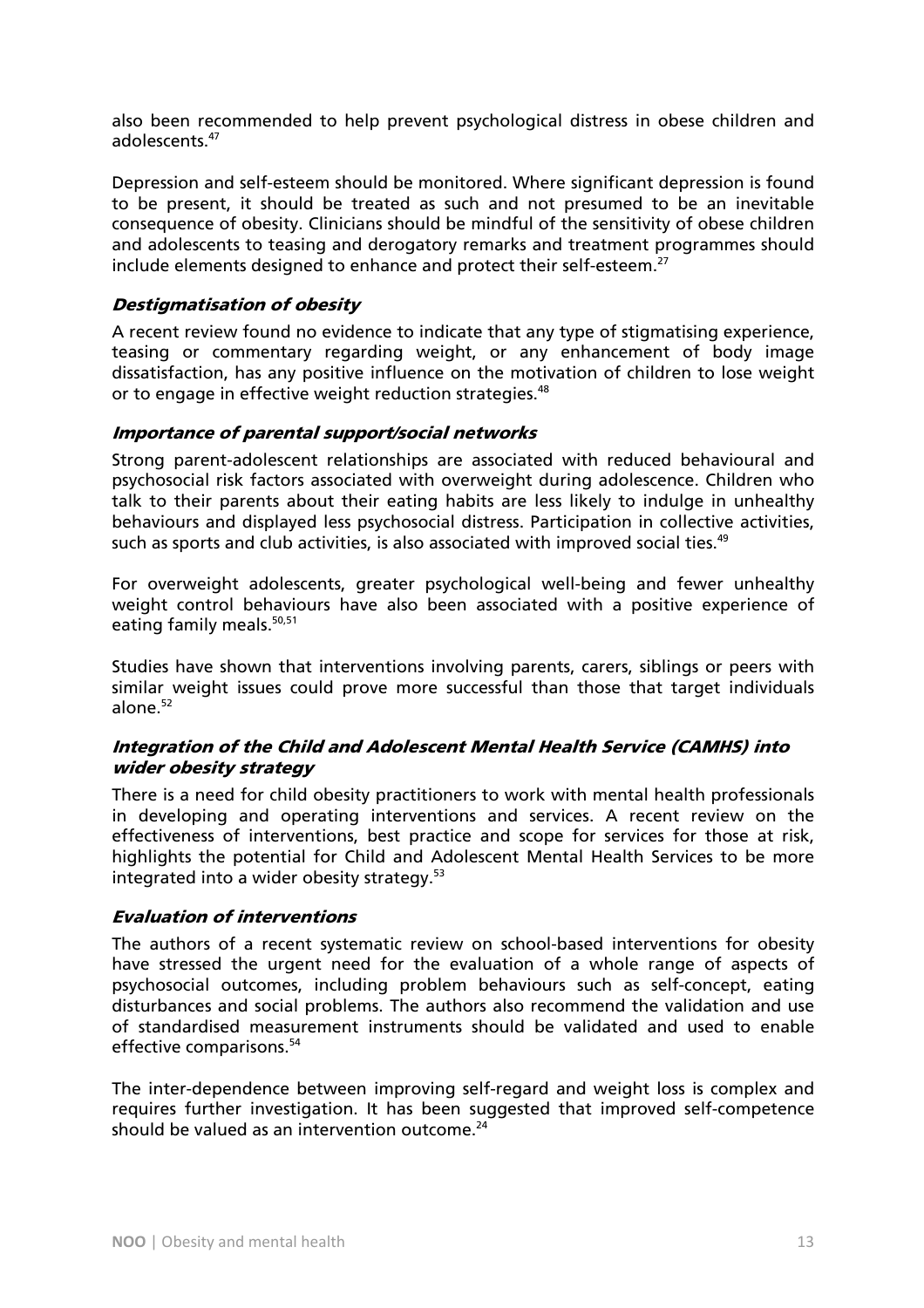#### **Discussion**

The connection between obesity and common mental health disorders is an important public health issue. Both these conditions have major implications for health care systems across the globe and account for a significant proportion of the global burden of disease.<sup>6</sup> Individuals who suffer from both obesity and common mental health disorders may also face particular risks to health and well-being, as it is likely that the conditions may perpetuate each other.<sup>4</sup>

The bi-directional association between obesity and common mental health disorders is complex and multi-factorial. Gender, severity of obesity, socioeconomic status and level of education, age and ethnicity have all been suggested as potentially important risk factors that could affect the direction and/or strength of the association between the two conditions. There is also a wide range of behavioural, biological, social and psychological moderating factors that could help explain the relationship.

Women appear to be at most risk of obesity and common mental health disorders than men.<sup>15</sup> The mental health of obese girls and young women also appears to be more effected than their male counterparts. One suggestion for this disparity is that more stigma is attached to excessive weight in women than men, $^8$  with women having to deal with the sociocultural pressures that encourage body dissatisfaction and drive for thinness.<sup>8</sup> Another theory is that women are more likely to engage in 'ruminative coping<sup>rc</sup> than men, and rumination has been linked to depression.<sup>15</sup> Women have also been found to suffer a disproportionately large share of the disease burden of obesity, due to higher levels of comorbidity, with mild obesity associated with marked impairment in the physical health of women, compared to only moderate obesity in men $55$ 

There are differing opinions as to what age the apparent reciprocal relationship between common mental health problems and obesity begins to emerge. There are also conflicting views on the association and direction of causation between obesity and depression or low self-esteem, and the severity of these psychological factors on children.<sup>46</sup> However, there is strong evidence to suggest that by adolescence, there is increased risk of low self-regard and impaired quality of life in obese individuals, particularly in the perception of physical appearance, athletic competence and social functioning.<sup>24</sup>

The relationships between actual body weight, self-perception of weight and weight stigmatisation are complex, and these vary across cultures, age and ethnic groups. The 'perception' of being obese appears to be more predictive of mental disorders than 'actual' obesity in both adults and children. Weight-based teasing has been found to be of particular concern for children and adolescents. A recent review found that weight stigma increases vulnerability to depression, low self-esteem, poor body image, maladaptive eating behaviours and exercise avoidance. These negative consequences challenge societal notions that stigma may serve a positive function on motivating healthy eating behaviours.<sup>56</sup>

The relationship between common mental health disorders and obesity has been highlighted as an important consideration for clinical practice. It has been

<sup>&</sup>lt;sup>c</sup> Individuals who engage in this coping method 'replay' negative events, which can also lead to more problematic coping methods such as overeating or excessive alcohol consumption.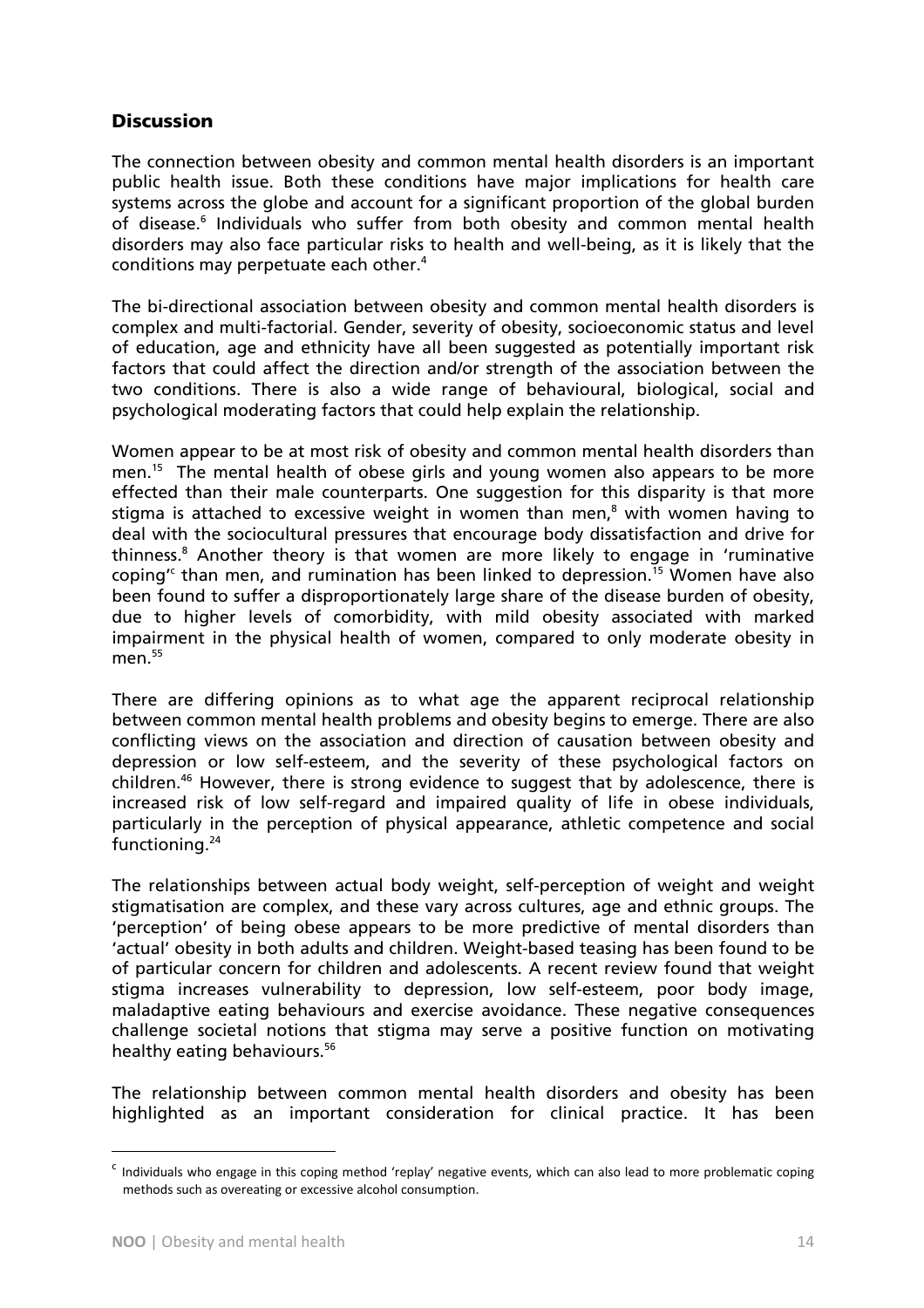recommended that care providers should monitor the weight of depressive patients and, similarly, in overweight or obese patients, mood should be monitored. This awareness could lead to prevention, early detection, and co-treatment for people at risk, ultimately reducing the burden of both conditions.<sup>6</sup> In addition, practitioners should encourage patients to engage in behaviours that will help improve both obesity and common mental disorders, such as stress management, exercise and lifestyle modification instead of simply dieting or taking medication.<sup>4</sup>

Findings from the Millennium Cohort Study act as a valuable reminder of how early relationships between obesity and well-being can emerge, $35$  and the need for public, family and individual level interventions for children. It has been suggested that depression, low self-esteem and impaired social functioning should be targets for child obesity treatment, and psychological assessments included in interventions.<sup>23</sup> Whilst there are isolated examples of innovative practice in this area, there is no national guidance or strategy that brings together the different agencies involved. Policies aimed at improving the mental health outcomes of children and adolescents would also benefit from a focus on increasing awareness about healthy attitudes towards weight.<sup>57</sup>

Finally, the importance of evaluating interventions should not be underestimated.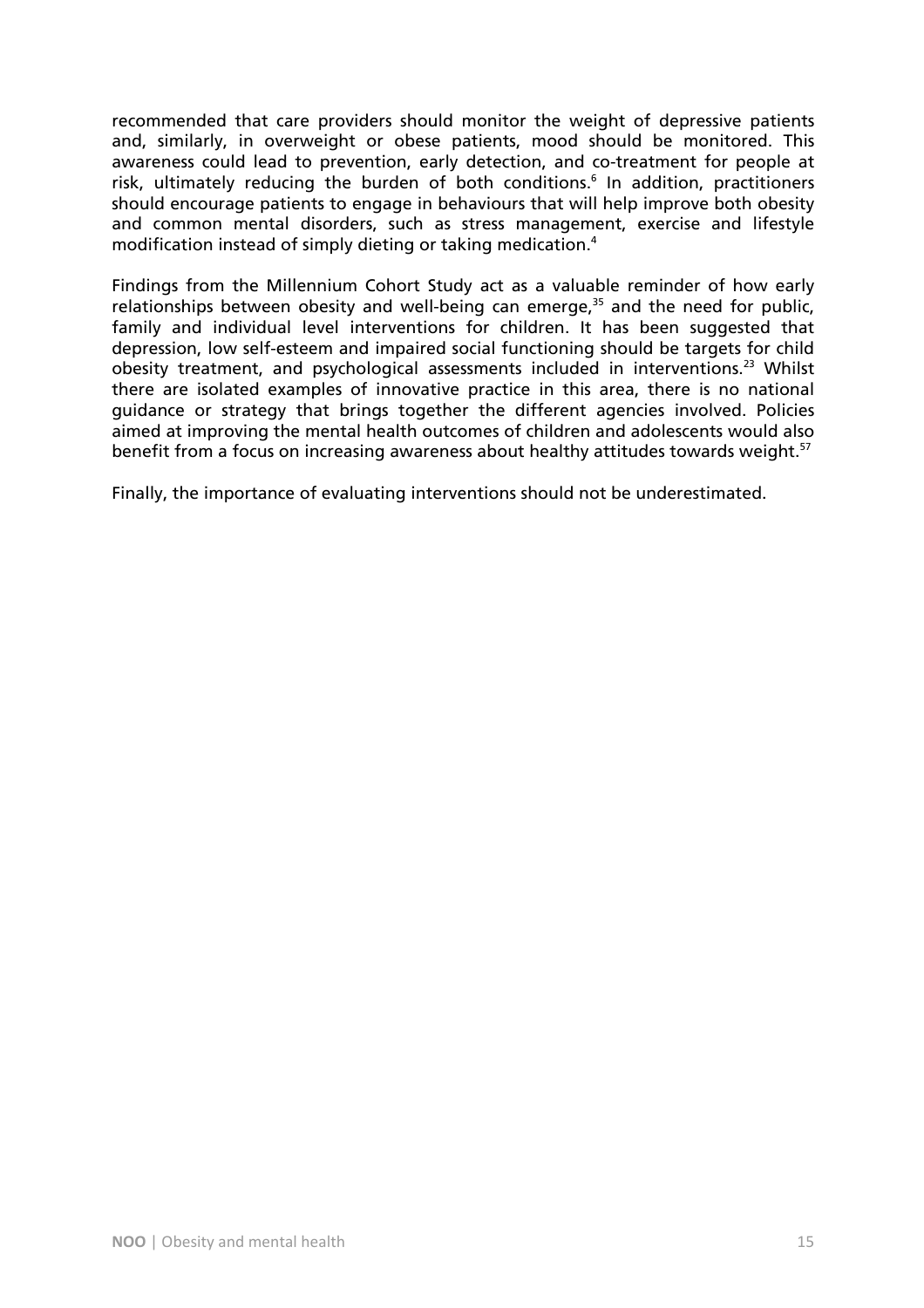## Appendix 1: Methodology

A search was conducted on Medline, Embase, PsycINFO, TRIP, NHS Evidence Special collections (public health and mental health) and Cochrane – limiting to English language and 2005 onwards. The full Medline search strategy is listed below:

- 1. \*obesity/ or \*obesity, abdominal/ or \*obesity, morbid/
- 2. \*Overweight/
- 3. \*body mass index/
- 4. (obes\* or overweight or body fat or body mass index or bmi).ti.
- 5. 1 or 2 or 3 or 4
- 6. \*Mental Disorders/
- 7. \*mood disorders/ or \*depressive disorder/
- 8. \*Anxiety Disorders/
- 9. \*Stress, Psychological/
- 10. \*Adaptation, Psychological/
- 11. Mentally Ill Persons/
- 12. (mental health or mental\* ill\* or mental disorder\* or depress\* or stress or distress).ti.
- 13. \*body image/ or \*weight perception/
- 14. (selfesteem or self esteem).ti.
- 15. body image.ti.
- 16. (wellbeing or well-being).ti.
- 17. 6 or 7 or 8 or 9 or 10 or 11 or 12 or 13 or 14 or 15 or 16
- 18. 5 and 17
- 19. ((obes\* or overweight or body fat or body mass index or bmi) adj3 (mental health or mental\* ill\* or mental disorder\* or depress\* or stress or distress or self-esteem or self esteem or body image or wellbeing or well being)).tw.
- 20. 18 or 19
- 21. limit 20 to "reviews (2 or more terms min difference)"
- 22. limit 21 to english language
- 23. limit 22 to human
- 24. limit 23 to yr="2005 -Current"

We also examined data from two population surveys relevant to mental health and obesity. The Health Survey for England (HSE) collects data on measured height and weight, and provides an indicator of possible mental health problems in adults using the General Health Questionnaire and a Strengths and Difficulties Questionnaire for emotional and behavioural problems in children. The Adult Psychiatric Morbidity Survey collects data on the prevalence of both treated and untreated psychiatric disorders including common mental disorders and provides estimated Body Mass Index (BMI). However, results of the analysis were difficult to interpret reliably due to methodological issues including sampling and potential confounding factors, and these have not been included.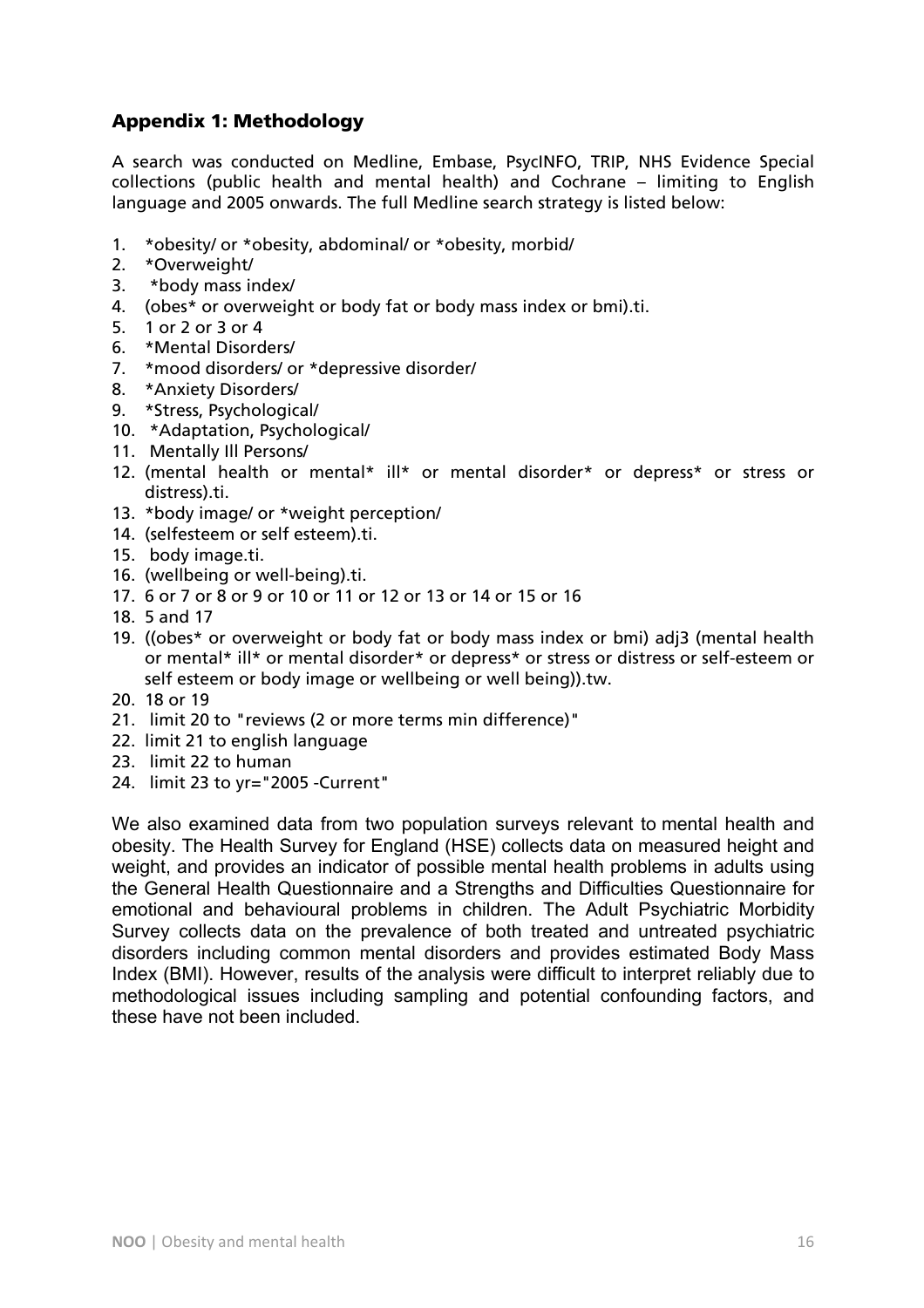# Appendix 2: Mediating factors

Table 1: Mediating factors relating to obesity and mental health disorders in adults

| <b>Mediating</b><br><b>Factors</b> | <b>Obesity as a cause of mental health disorders</b>                                                                                                                                                                                                                                                               | <b>Mental health disorders as a cause of obesity</b>                                                                                                                                                                                                                                                                                                                                                                            |
|------------------------------------|--------------------------------------------------------------------------------------------------------------------------------------------------------------------------------------------------------------------------------------------------------------------------------------------------------------------|---------------------------------------------------------------------------------------------------------------------------------------------------------------------------------------------------------------------------------------------------------------------------------------------------------------------------------------------------------------------------------------------------------------------------------|
| Behavioural                        | Dieting or weight cycling has been found to be related to<br>$\bullet$<br>depression, with repeated diet failure and episodes of binge<br>eating being particularly deleterious on mood. There is also<br>evidence that the experience of being on a diet may in itself<br>worsen mood due to calorific reduction. | The adoption of an unhealthy lifestyle, such as insufficient physical activity<br>and unhealthy dietary preferences, <sup>1</sup> particularly comfort foods rich in fats<br>and sugars to improve mood are common among depressed and anxious<br>patients. Activation of the endocannabinoid system, which increases<br>appetite and may simultaneously alleviate depression, is likely to reinforce<br>this eating behaviour. |
|                                    |                                                                                                                                                                                                                                                                                                                    | The use of food as a coping strategy for emotion regulation has the<br>potential to cause overweight or obesity in those experiencing negative<br>mood. <sup>4</sup>                                                                                                                                                                                                                                                            |
|                                    |                                                                                                                                                                                                                                                                                                                    | Research suggests that binge eating occurs in response to negative<br>mood, which sets the stage for a cycle of weight gain and further negative<br>$m$ ood. $4$                                                                                                                                                                                                                                                                |
|                                    |                                                                                                                                                                                                                                                                                                                    | Depression has been shown to predict attrition from weight-loss<br>programs, as it may prevent people from engaging in the meal planning<br>and physical activity necessary to lose weight.                                                                                                                                                                                                                                     |
| Biological                         | There are a number of biological links that may cause obesity to<br>be associated with common mental health disorders, although<br>these links remain. They include:                                                                                                                                               | Whilst it is recognised that anti-psychotic medications for the treatment of<br>severe mental illness such as schizophrenia are linked to weight gain, <sup>12</sup> it<br>is less clear cut for medications used for common mental disorders.                                                                                                                                                                                  |
|                                    | increased rates of chronic disease such as cardiovascular<br>diseases and diabetes and functional impairment from these<br>conditions <sup>4</sup>                                                                                                                                                                 | Weight gain might be in part a result of side effects from commonly used<br>medications for depression. <sup>1</sup> For example, tricylic antidepressants may<br>result in weight gain whilst selective serotonin reuptake inhibitors may                                                                                                                                                                                      |
|                                    | bodily pain as a consequence of obesity <sup>13</sup><br>$\bullet$                                                                                                                                                                                                                                                 | result in weight gain or weight loss.                                                                                                                                                                                                                                                                                                                                                                                           |
|                                    | increased risk of diabetes and increased insulin resistance which<br>could cause alterations in the brain1                                                                                                                                                                                                         |                                                                                                                                                                                                                                                                                                                                                                                                                                 |
|                                    | sleep problems associated with obstructive sleep apnea <sup>58</sup><br>$\bullet$                                                                                                                                                                                                                                  |                                                                                                                                                                                                                                                                                                                                                                                                                                 |
|                                    | • reduced participation in physical activity due to obesity or obesity-<br>related chronic illnesses.                                                                                                                                                                                                              |                                                                                                                                                                                                                                                                                                                                                                                                                                 |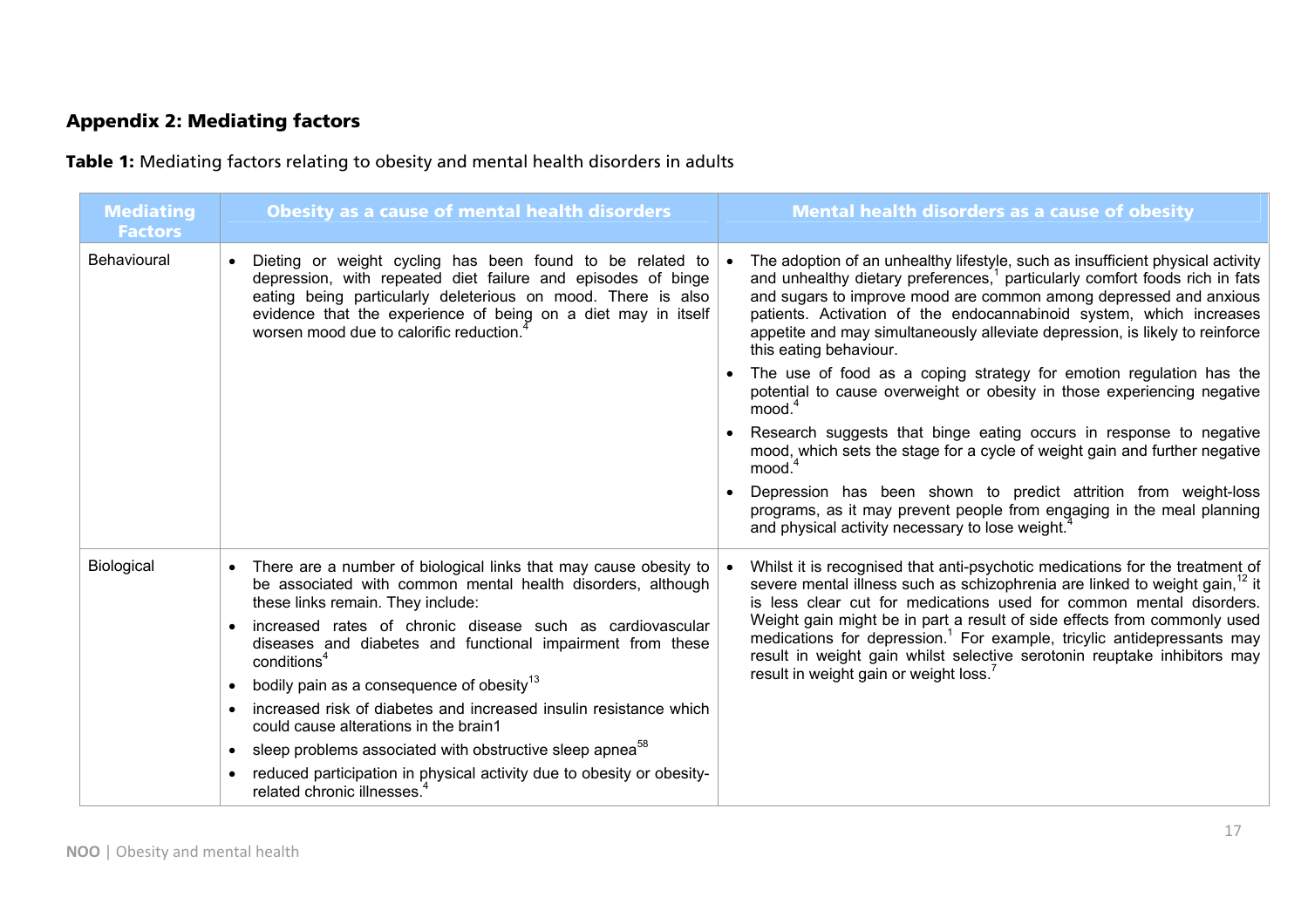|               | possible side-effects from medications that can sometimes cause<br>depression, for example atenolol <sup>10</sup><br>activation of inflammatory pathways <sup>1</sup><br>$\bullet$<br>abnormal concentrations of hormones of the hypothalamic-<br>pituitary-adrenal axis <sup>1,7</sup>                                                                                                                                                                                                                                                                                                                                                                                                                                                                                                                                                                                                                                                                                                                                                                                                                        |                                                                                                                                                                                                                                                                                                                                                                                                                                                                                                                                      |
|---------------|----------------------------------------------------------------------------------------------------------------------------------------------------------------------------------------------------------------------------------------------------------------------------------------------------------------------------------------------------------------------------------------------------------------------------------------------------------------------------------------------------------------------------------------------------------------------------------------------------------------------------------------------------------------------------------------------------------------------------------------------------------------------------------------------------------------------------------------------------------------------------------------------------------------------------------------------------------------------------------------------------------------------------------------------------------------------------------------------------------------|--------------------------------------------------------------------------------------------------------------------------------------------------------------------------------------------------------------------------------------------------------------------------------------------------------------------------------------------------------------------------------------------------------------------------------------------------------------------------------------------------------------------------------------|
| Psychological | Evidence suggests that obesity is associated with an increased<br>risk of poorer perceived health. Individuals may believe that they<br>are unable to engage in certain activities, or they will not be able<br>to have a long and fulfilling life. <sup>4</sup><br>Obese individuals are more likely to be dissatisfied with their body<br>shape and size. <sup>4</sup> Thinness is a beauty ideal in both Europe and<br>the US, so being overweight or obese may contribute to body<br>dissatisfaction and low self-esteem that increases the risk of<br>depression. <sup>1</sup> Some obese people report social anxiety, whereby<br>they are embarrassed to go out because they may not 'fit' into a<br>chair in a restaurant or an aeroplane, for example. Being obese<br>reduces their self-esteem and the effect on their social life leaves<br>them isolated and vulnerable. <sup>10</sup><br>Body image concern, in particular, may contribute to obesity<br>causing depression in younger women. <sup>11</sup> Weight perception and<br>body esteem also vary across cultures, age and ethnic group. | Negative thoughts: depressed individuals may have low expectations of<br>their ability to lose weight, which may affect any weight loss attempts. <sup>4</sup>                                                                                                                                                                                                                                                                                                                                                                       |
| Social        | Obese people, especially those who perceive themselves as<br>overweight, often experience weight-related stigma and<br>discrimination. There is much evidence to suggest that obese<br>individuals can face repeated discrimination and mistreatment on<br>a regular basis from strangers, acquaintances and intimates and<br>that this can negatively affect mood over time. <sup>4</sup><br>Weight bias has been found to contribute to maladaptive eating<br>behaviours among obese individuals and is likely to increase<br>vulnerability to depression, low self-esteem, low self-worth, guilt<br>and poor body image. <sup>56</sup><br>Poverty, disability, racial or cultural discrimination may also lead to<br>some obese people experiencing a 'layering' of stigma. <sup>59</sup>                                                                                                                                                                                                                                                                                                                   | Some studies have found that depressed individuals may have reduced<br>support from family and friends, which can make it harder to adhere to a<br>weight loss program. <sup>4</sup><br>A large body of epidemiologic data show that diet quality follows a<br>socioeconomic gradient. Whereas higher-quality diets are associated with<br>greater affluence, energy-dense diets that are nutrient-poor are<br>preferentially consumed by persons of lower socioeconomic status and of<br>more limited economic means. <sup>60</sup> |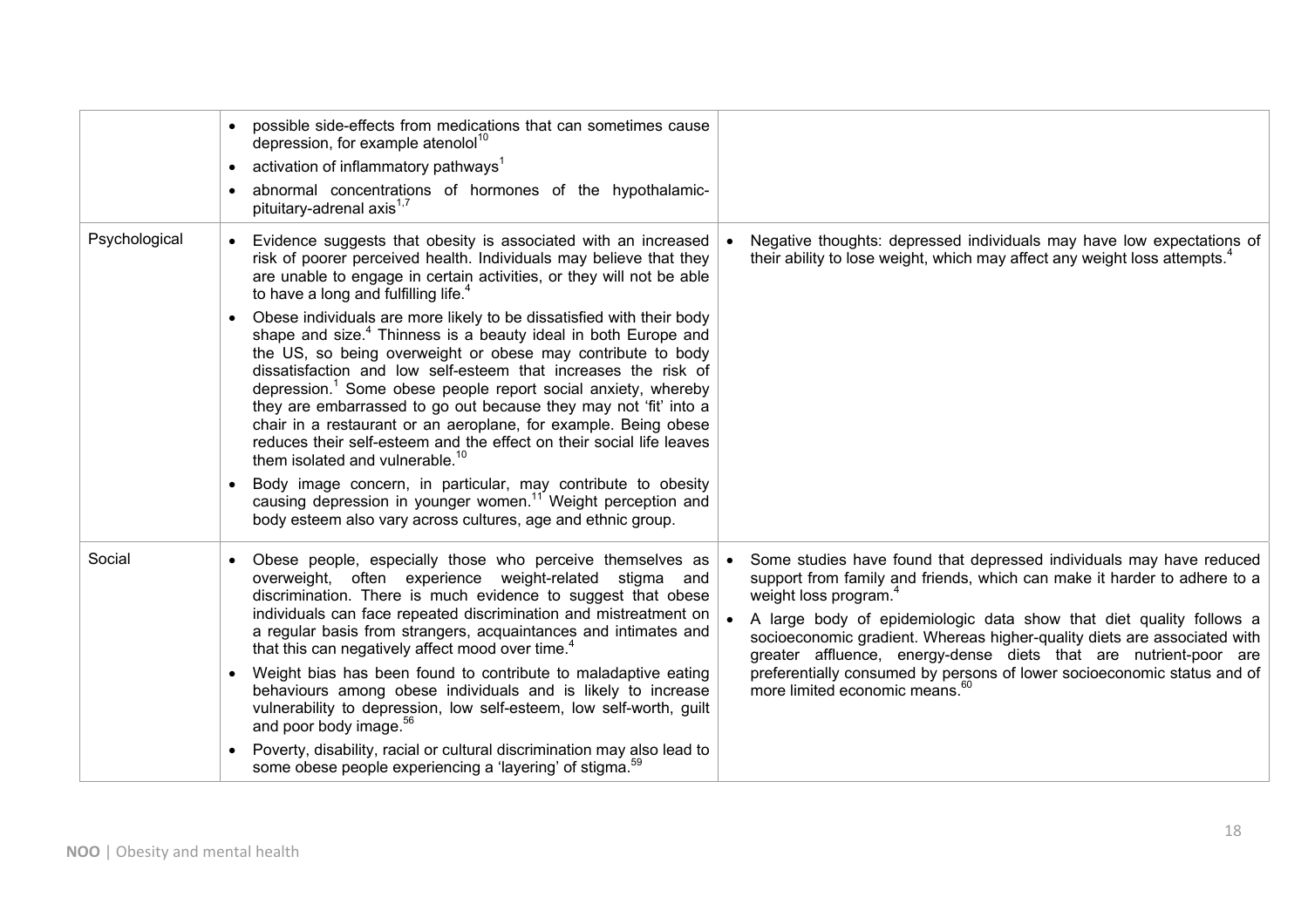# Table 2: Mediating factors relating to obesity and mental health disorders in children

| <b>Mediating</b><br>factors | <b>Obesity as a cause of mental health disorders</b>                                                                                                                                                                                                                                                                                                                                                                                                                                                                                                                                                                                                                                                     | Mental health disorders as a cause of obesity                                                                        |
|-----------------------------|----------------------------------------------------------------------------------------------------------------------------------------------------------------------------------------------------------------------------------------------------------------------------------------------------------------------------------------------------------------------------------------------------------------------------------------------------------------------------------------------------------------------------------------------------------------------------------------------------------------------------------------------------------------------------------------------------------|----------------------------------------------------------------------------------------------------------------------|
| <b>Behavioural</b>          | • Lower levels of physical activity and unhealthy diets associated<br>with obesity have been recognised as risk factors for common<br>mental health disorders in children. For example, a qualitative<br>study of 10-12 year old overweight Scandinavian children found<br>that whilst they yearned to be part of a community, they spent a<br>lot of time alone eating, watching television, playing computer<br>games and taking care of pets. They were aware of healthy<br>lifestyles, but did not manage to implement them in practice, with<br>unhealthy sleeping, eating and exercise habits. Peer victimisation<br>was also found to be a predictive barrier to physical activity. <sup>61</sup> | Depression could lead obesity, if a child lacks the energy to exercise or is<br>immobilised by stress. <sup>64</sup> |
|                             | • Any withdrawal from the usual patterns of socialisation in<br>childhood may be expected to influence energy balance as activity<br>gives way to inactivity. <sup>34</sup> One study found that overweight children<br>who were criticised during physical activity were less prone to<br>enjoy sports than their peers and reported reduced physical<br>activity levels. <sup>62</sup>                                                                                                                                                                                                                                                                                                                 |                                                                                                                      |
|                             | • In obese children, loss of control in eating has been associated<br>with higher anxiety, more depressive symptoms and lower body<br>esteem. <sup>22</sup> Overweight children have also been found to<br>experience more eating-disordered behaviours than normal<br>weight children. <sup>63</sup>                                                                                                                                                                                                                                                                                                                                                                                                    |                                                                                                                      |
|                             | • A study of Australian children found that obese children had<br>significantly lower perceived athletic competence than their<br>normal weight peers. The mechanics of moving a larger body may<br>be a contributing factor, as may be the attitudes of teachers or<br>embarrassment which is enhanced if performance is poor in the<br>eyes of peers. <sup>38</sup>                                                                                                                                                                                                                                                                                                                                    |                                                                                                                      |
| Biological                  | Obesity may disrupt the normal hormonal pathways. However,<br>research has shown that only 10% of child obesity cases seen are<br>caused by systemic medical conditions, such as genetics or<br>hormonal causes. <sup>37</sup>                                                                                                                                                                                                                                                                                                                                                                                                                                                                           | It is possible that weight gain might be influenced by medications for<br>depression, as in adults.                  |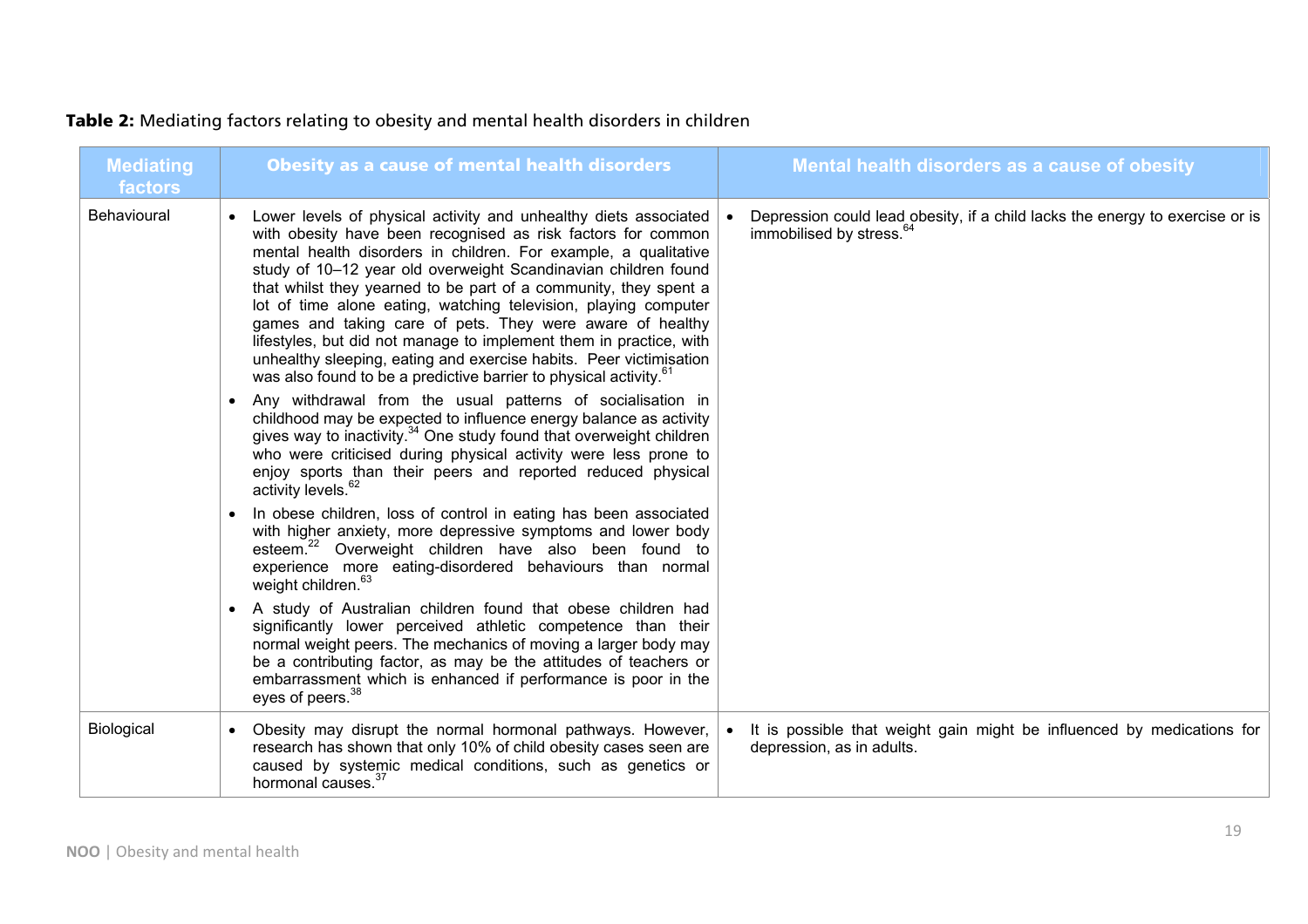| Psychological | Low self-esteem is associated with overeating and weight gain in<br>adolescents. <sup>65</sup> For example, a longitudinal study of children aged<br>9-10 in the US found strong relationships between obesity and<br>changes in global self-esteem during early adolescence. It also<br>found that children experiencing decreasing levels of global self-<br>esteem showed elevated levels of sadness, loneliness and<br>nervousness and were also most likely to engage in high-risk<br>behaviour such as smoking and alcohol consumption. <sup>66</sup> One small<br>study of normal and overweight/obese 8-9 year olds in Belfast<br>found that being exposed to impoverished environments in<br>addition to being overweight was associated with lower self-<br>esteem for some children. <sup>6</sup> | It is possible that negative thoughts may detrimentally affect weight loss,<br>as in adults |
|---------------|--------------------------------------------------------------------------------------------------------------------------------------------------------------------------------------------------------------------------------------------------------------------------------------------------------------------------------------------------------------------------------------------------------------------------------------------------------------------------------------------------------------------------------------------------------------------------------------------------------------------------------------------------------------------------------------------------------------------------------------------------------------------------------------------------------------|---------------------------------------------------------------------------------------------|
|               | Clinical samples of obese children generally show lower self-<br>esteem than community samples, <sup>23,45</sup> possibly due to the fact that<br>those who are seeking treatment are more adversely affected<br>psychologically by their obesity or that they feel personally unable<br>to control it. <sup>27</sup> The negative relationship between obesity and self-<br>esteem appears to be more apparent in girls than boys. It has also<br>been found to strengthen with age from pre-adolescence into<br>young adulthood, 34 although a recent systematic review failed to<br>find clear differences between obese children and adolescents. <sup>24</sup>                                                                                                                                          |                                                                                             |
|               | The link between body dissatisfaction and weight has been<br>documented in many studies. However, it does not appear to be<br>inevitable in obese children and many are not aware that they are<br>overweight. <sup>27</sup> It has been suggested that body dissatisfaction<br>arising from socio-cultural attitudes and norms may have more<br>influence than actual weight. <sup>27</sup>                                                                                                                                                                                                                                                                                                                                                                                                                 |                                                                                             |
|               | A recent study of US adolescents revealed a strongly negative<br>and significant relationship between self-perceived weight status<br>and mental health, which was more pronounced among girls and<br>was independent of actual weight status. <sup>57</sup> Similar conclusions<br>were also drawn in a study of Australian adolescents, suggesting<br>that it is the degree of weight and shape concern, rather than the<br>weight status per se, that is associated with psychological<br>problems in overweight children. <sup>47</sup> The perception of being<br>overweight during adolescence has been found to be a significant<br>factor for depression in young adult men and women. <sup>68</sup>                                                                                                 |                                                                                             |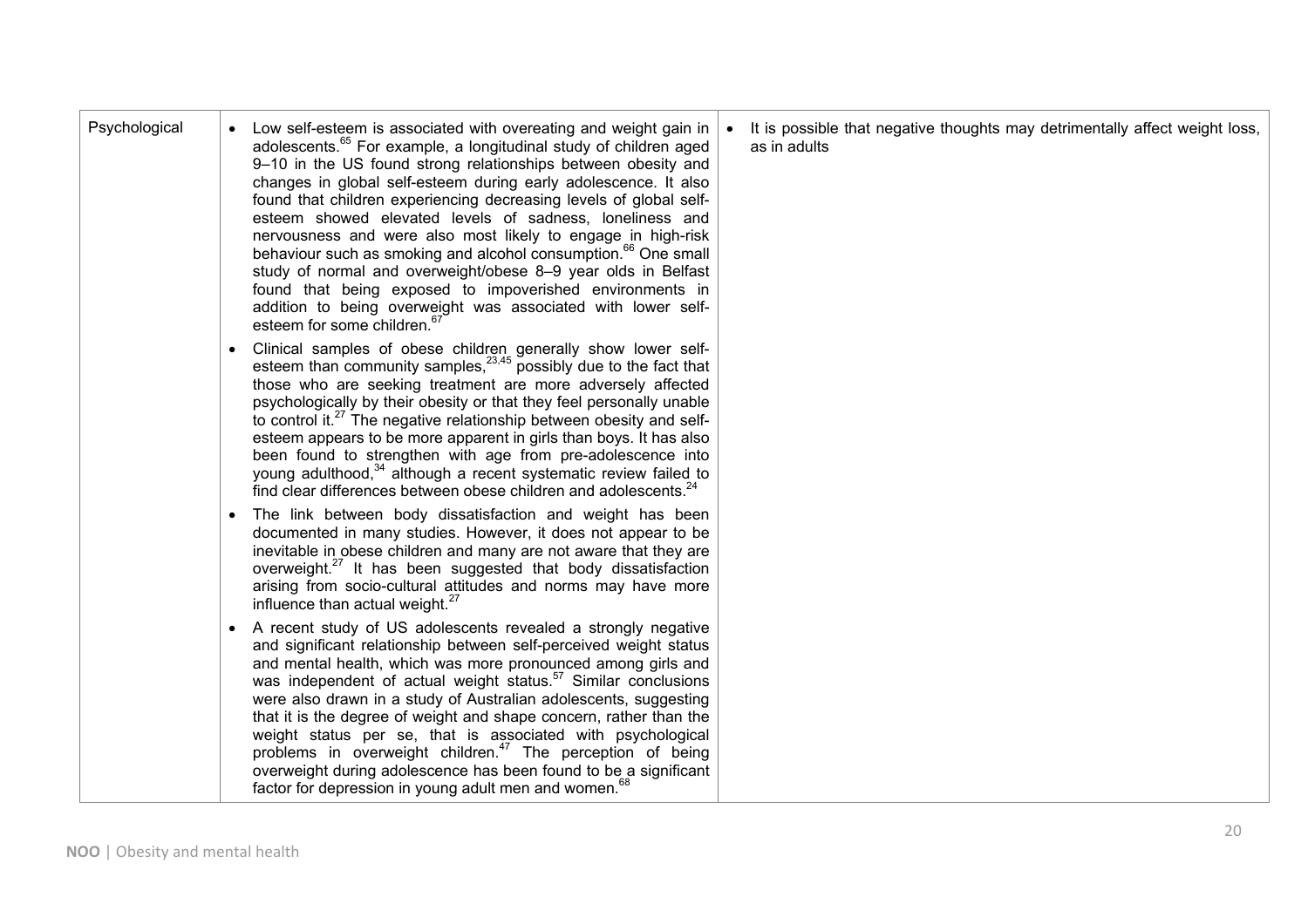| Social | Obesity is one of the most stigmatising and least socially<br>acceptable conditions in childhood. <sup>26</sup>                                                                                                                                                                                                                                                                                                                                                                                                                                                                                                                                    | Psychosocial stressors in the household such as financial strain, maternal<br>BMI, mental and physical problems of the caregiver and neglect. <sup>9</sup> |
|--------|----------------------------------------------------------------------------------------------------------------------------------------------------------------------------------------------------------------------------------------------------------------------------------------------------------------------------------------------------------------------------------------------------------------------------------------------------------------------------------------------------------------------------------------------------------------------------------------------------------------------------------------------------|------------------------------------------------------------------------------------------------------------------------------------------------------------|
|        | Obese children are often subject to social rejection, discrimination<br>and negative stereotyping. Research has found that between a<br>quarter and a third of teenagers report being teased by peers for<br>reasons of weight, with obese girls and thin boys reporting the<br>highest levels of teasing. <sup>69</sup> Weight-related teasing has generally<br>been found to be strongly associated with body dissatisfaction. <sup>27</sup>                                                                                                                                                                                                     | Being exposed to impoverished environments in addition to being<br>overweight is associated with lowered self-esteem in some children. <sup>67</sup>       |
|        | Obese children are often stigmatised by their peers in school.<br>Research on children aged 11-16 years in Canada found that<br>overweight and obese boys and girls were more likely to be the<br>victims of verbal, physical, and relational bullying (withdrawing<br>friendship, spreading rumours or lies) than their normal weight<br>peers. <sup>70</sup> Studies have shown that teasing is common in both over<br>and underweight children, with little difference between boys and<br>girls. <sup>34</sup> In addition, while peer-initiated victimisation may lower self-<br>esteem, low self-esteem invites victimisation. <sup>23</sup> |                                                                                                                                                            |
|        | Weight-based teasing in adolescents has also been reported to<br>predict disordered eating patterns including unhealthy weight<br>control methods, frequent dieting and binge eating. <sup>71</sup>                                                                                                                                                                                                                                                                                                                                                                                                                                                |                                                                                                                                                            |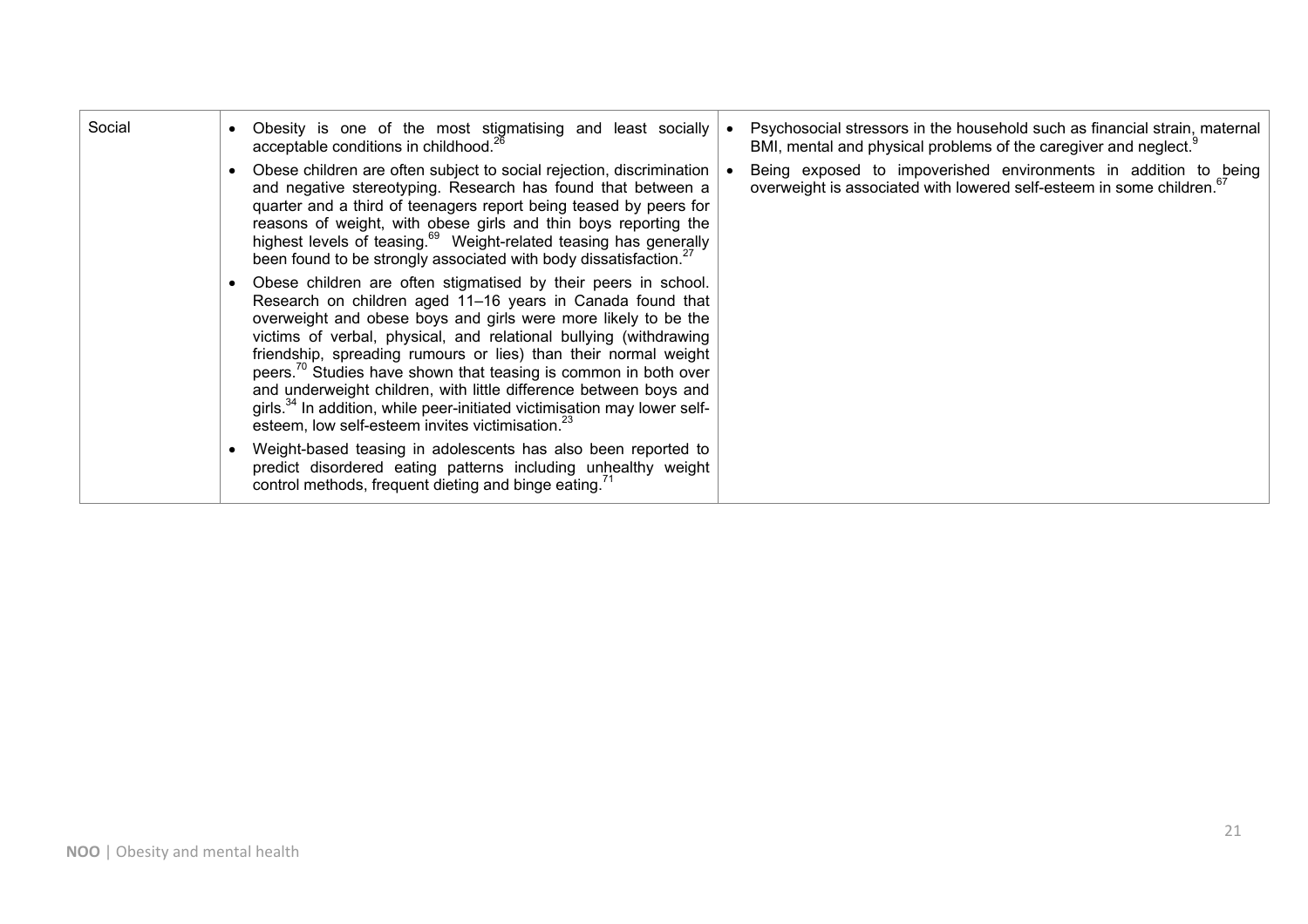## Appendix 3: Definitions of mental health and well-being

The World Health Organisation defines mental health as 'a state of well-being in which an individual realizes his or her own abilities, can cope with the normal stresses of life, can work productively and is able to make a contribution to his or her community. In this positive sense, mental health is the foundation for individual well-being and the effective functioning of a community'.72

The most common mental health problems as defined by the National Service Framework for Mental Health are depression, eating disorders, and anxiety disorders: $73$ 

- Depression: A negative mood state which involves a feeling of sadness. A severe depression can reach the criteria for an affective disorder and require treatment. Depression can frequently coexist with and complicate other physical illnesses. The most frequent disorder found in the National Morbidity Survey was a mixed anxietydepression.
- Anxiety: A mood state in which feelings of fear predominate and where the fear is out of proportion to any threat. Frequently associated with physical symptoms which include fast pulse rate, palpitations, sweating, shaking, 'pins and needles'. Anxiety disorders can include simple phobias, fear of a specific object or situation, generalised anxiety disorder, panic disorder, agoraphobia, obsessive-compulsive disorder, or post traumatic stress disorder.
- Eating disorders: These disorders include anorexia nervosa and bulimia nervosa. They are disorders that tend to have an early onset in childhood or adolescence and are less frequent in males.
- Well-being: This is a term more commonly used in research on children. One study found that well-being for children meant self-esteem, trust and satisfaction and was preserved and improved through exciting relationships and activities. Feeling well was equal to feeling capable, feeling happy and feeling a sense of community.<sup>61</sup>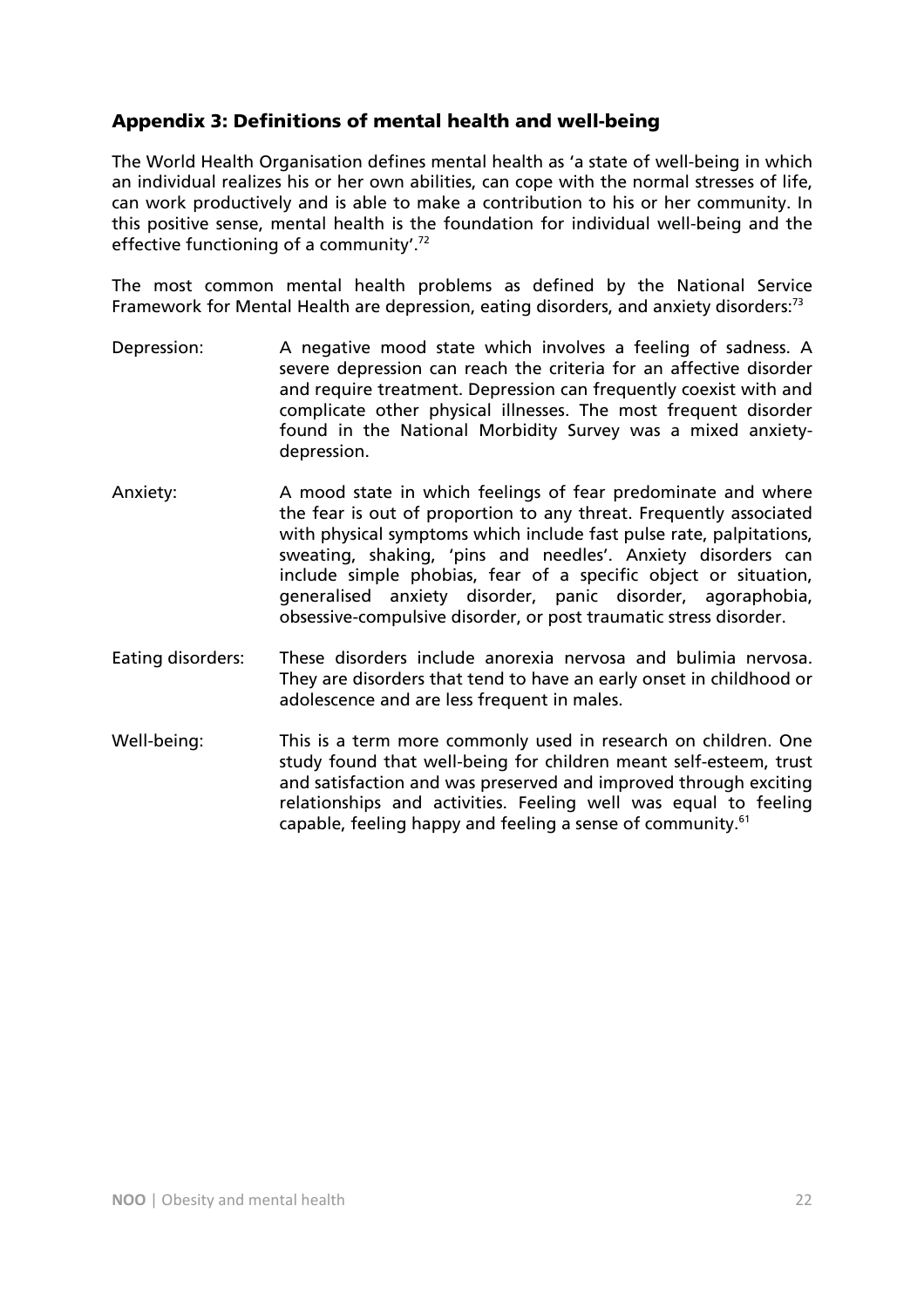#### References

- 1. Luppino FS, de Wit LM, Bouvy PF, Stijnen T, Cuijpers P, Penninx BWJH, et al. Overweight, obesity, and depression: a systematic review and meta-analysis of longitudinal studies. Archives of General Psychiatry 2010;67(3):220-9.
- 2. Gariepy G, Nitka D, Schmitz N. The association between obesity and anxiety disorders in the population: a systematic review and meta-analysis. *International* Journal of Obesity 2010;34:407-19.
- 3. Ma J, Xiao L. Obesity and depression in US women: results from the 2005-2006 National Health and Nutritional Examination Survey. Obesity (Silver Spring) 2010;18(2):347-53. Epub 2009 Jul 9.
- 4. Markowitz S, Friedman MA, Arent SM. Understanding the relation between obesity and depression: Causal mechanisms and implications for treatment. Clinical Psychology: Science and Practice 2008;15(1):1-20.
- 5. Napolitano MA, Foster GD. Depression and obesity: Implications for assessment, treatment, and research. Clinical Psychology: Science and Practice 2008;15(1):21-27.
- 6. Mental Health and chronic physical illnesses: The need for continued and integrated care. World Federation for Mental Health, 2010.
- 7. Kivimaki M, Lawlor DA, Singh-Manoux A, Batty G, Ferrie JE, Shipley MJ, et al. Common mental disorder and obesity: Insight from four repeat measures over 19 years: Prospective Whitehall II cohort study. BMJ: British Medical Journal 2009;339(7726):No Pagination Specified.
- 8. Scott KM, Bruffaerts R, Simon GE, Alonso J, Angermeyer M, de Girolamo G, et al. Obesity and mental disorders in the general population: results from the world mental health surveys. Int J Obes (Lond). 2008;32(1):192-200. Epub 2007 Aug 21.
- 9. Gundersen C, Mahatmya D, Garasky S, Lohman B. Linking psychosocial stressors and childhood obesity. Obes Rev. 2010;3(10).
- 10. Vaidya V. Psychosocial aspects of obesity. Advances in Psychosomatic Medicine 2006;27:73-85.
- 11. Chen Y, Jiang Y, Mao Y. Association between obesity and depression in Canadians. Journal of Women's Health 2009;18(10):1687-92.
- 12. Allison DB, Newcomer JW, Dunn AL, Blumenthal JA, Fabricatore AN, Daumit GL, et al. Obesity among those with mental disorders: a National Institute of Mental Health meeting report. Am J Prev Med. 2009;36(4):341-50.
- 13. Atlantis E, Baker M. Obesity effects on depression: systematic review of epidemiological studies. *International Journal of Obesity* 2008;32(6):881-91.
- 14. Fabricatore AN, Wadden TA. Obesity. Annual Review of Clinical Psychology 2006;2:357-77.
- 15. McCarty CA, Kosterman R, Mason WA, McCauley E, Hawkins JD, Herrenkohl TI, et al. Longitudinal associations among depression, obesity and alcohol use disorders in young adulthood. Gen Hosp Psychiatry. 2009;31(5):442-50. Epub 2009 Jul 10.
- 16. Minet Kinge J, Morris S. Socioeconomic variation in the impact of obesity on health-related quality of life. Soc Sci Med 2010:21:21.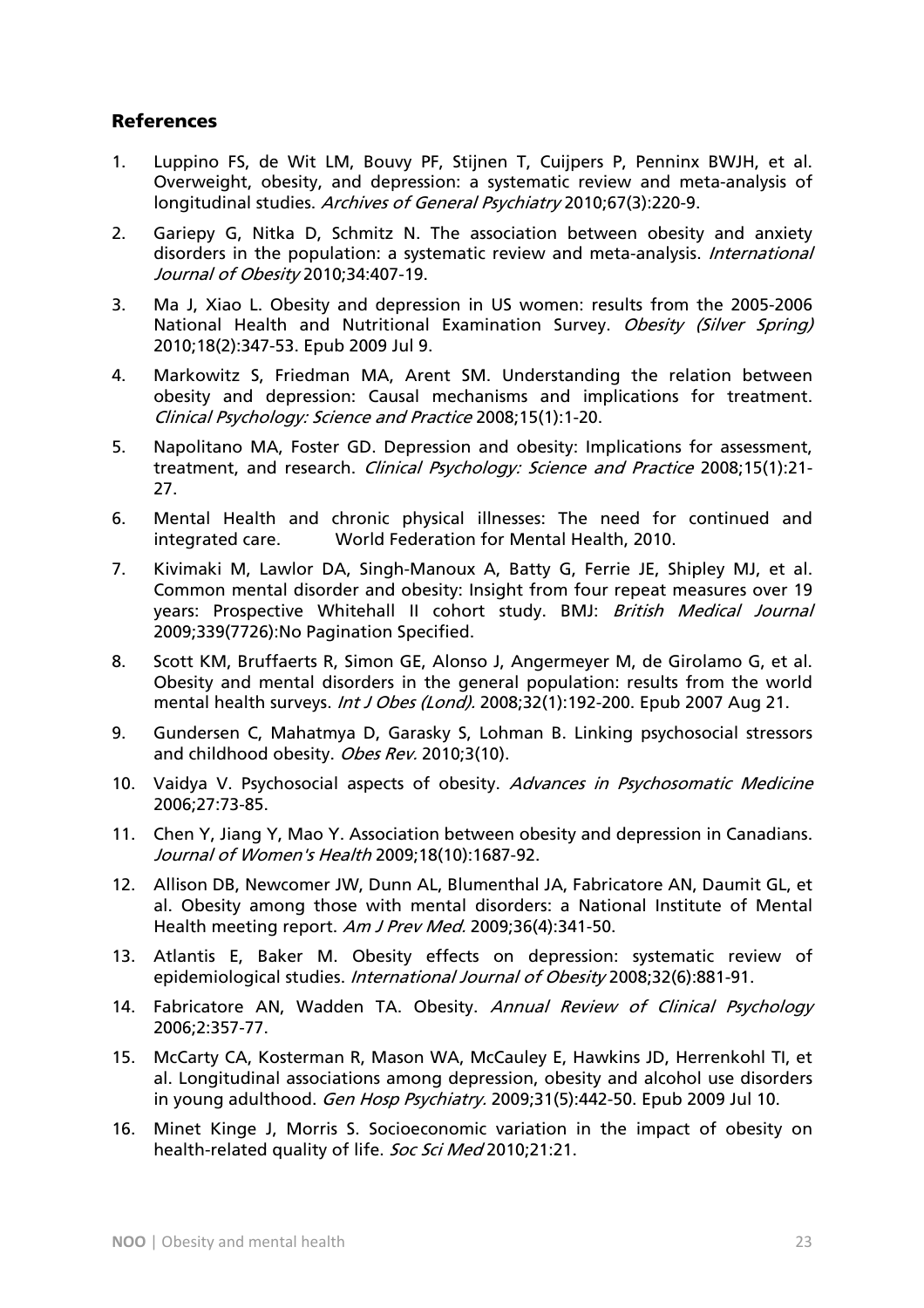- 17. Adult Obesity and Socioeconomic status. National Obesity Observatory Data briefing, 2010.
- 18. van der Merwe MT. Psychological correlates of obesity in women. International Journal of Obesity 2007;31 Suppl 2:S14-8; discussion S31-2.
- 19. Kivimaki M, Batty G, Singh-Manoux A, Nabi H, Sabia S, Tabak AG, et al. Association between common mental disorder and obesity over the adult life course. British Journal of Psychiatry 2009;195(2):149-55.
- 20. Gavin AR, Rue T, Takeuchi D. Racial/Ethnic Differences in the Association Between Obesity and Major Depressive Disorder: Findings from the Comprehensive Psychiatric Epidemiology Surveys. Public Health Reports 2010;Sep-Oct, 125(5):698-708.
- 21. Rosen-Reynoso M, Alegría M, Chen C-n, Laderman M, Roberts R. The relationship between obesity and psychiatric disorders across ethnic and racial minority groups in the United States. *Eating Behaviors*; In Press, Corrected Proof.
- 22. Cornette R. The emotional impact of obesity on children. *Worldviews on Evidence-*Based Nursing 2008;5(3):136-41.
- 23. Hill AJ. Fed up and friendless? The psychologist 2005;18(5):280-83.
- 24. Griffiths LJ, Parsons TJ, Hill AJ. Self-esteem and quality of life in obese children and adolescents: a systematic review. Int J Pediatr Obes. 2010;5(4):282-304.
- 25. Sjoberg RL. Obesity, Shame, and Depression in School-Aged Children: A Population-Based Study. Pediatrics 2005;116(3):e389-e92.
- 26. Schwimmer JB, Burwinkle TM, Varni JW. Health-related quality of life of severely obese children and adolescents. Jama. 2003;289(14):1813-9.
- 27. Wardle J, Cooke L, The impact of obesity on psychological well-being. Best Practice & Research Clinical Endocrinology & Metabolism 2005;19(3):421-40.
- 28. Stice E, Presnell K, Shaw H, Rohde P. Psychological and behavioral risk factors for obesity onset in adolescent girls: a prospective study. J Consult Clin Psychol. 2005;73(2):195-202.
- 29. Hasler G, Pine D, Kleinbaum D, Gamma A, Luckenbaugh D, Ajdacic V, et al. Depressive symptoms during childhood and adult obesity: The Zurich Cohort Study. Molecular Psychiatry 2005;10(9):842-50.
- 30. Liem ET, Sauer PJJ, Oldehinkel AJ, Stolk RP. Association between depressive symptoms in childhood and adolescence and overweight in later life: review of the recent literature. Archives of Pediatrics & Adolescent Medicine 2008;162(10):981-8.
- 31. Ternouth A, Collier D, Maughan B. Childhood emotional problems and selfperceptions predict weight gain in a longitudinal regression model. *BMC Medicine* 2009;7(1):46.
- 32. Gray L, Leyland AH. Overweight status and psychological well-being in adolescent boys and girls: A multilevel analysis. European Journal of Public Health 2008;18(6):616-21.
- 33. Ball K, Burton NW, Brown WJ. A prospective study of overweight, physical activity, and depressive symptoms in young women. Obesity 2009;17(1):66-71.
- 34. Walker L, Hill AJ. Obesity: The Role of Child Mental Health Services. Child and Adolescent Mental Health 2009;14(3):114-20.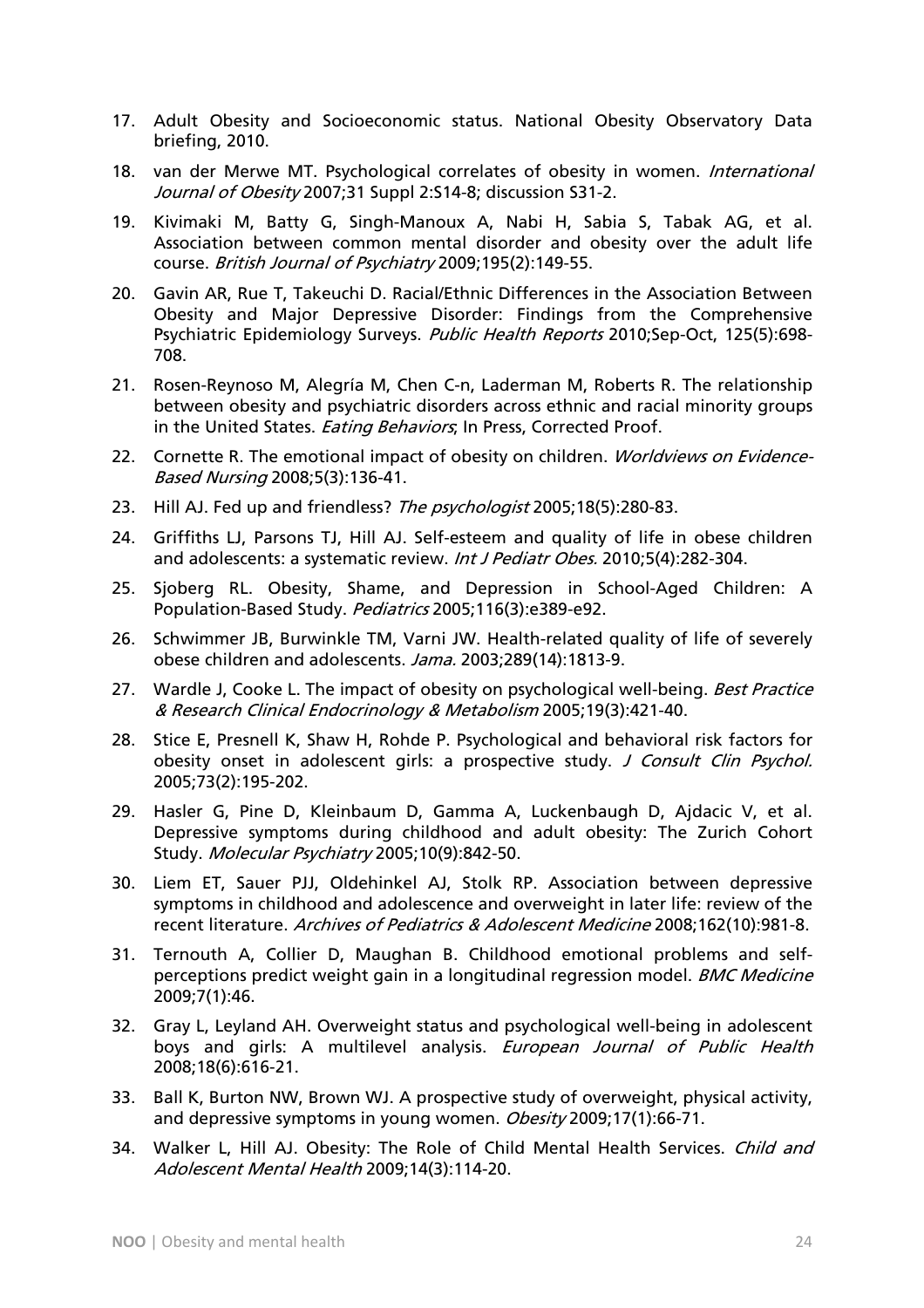- 35. Griffiths LJ, Dezateux C, Hill A. Is obesity associated with emotional and behavioural problems in children? Findings from the Millennium Cohort Study. Int J Pediatr Obes. 2010;30:30.
- 36. Viner RM, Haines MM, Taylor SJC, Head J, Booy R, Stansfeld S. Body mass, weight control behaviours, weight perception and emotional well being in a multiethnic sample of early adolescents. *International Journal of Obesity* 2006;30(10):1514-21.
- 37. Zametkin AJ, Zoon CK, Klein HW, Munson S. Psychiatric Aspects of Child and Adolescent Obesity: A Review of the Past 10 Years. Focus 2004;2(4):625-41.
- 38. Franklin J, Denyer G, Steinbeck KS, Caterson ID, Hill AJ. Obesity and risk of low self-esteem: a statewide survey of Australian children. Pediatrics 2006;118(6):2481-7.
- 39. de Wit L, Luppino F, van Straten A, Penninx B, Zitman F, Cuijpers P. Depression and obesity: a meta-analysis of community-based studies. Psychiatry Res. 2010;178(2):230-5. Epub 2010 May 13.
- 40. Shaw K, O'Rourke P, Del Mar C, Kenardy J. Psychological interventions for overweight or obesity. Cochrane Database of Systematic Reviews, Issue 2, 2005.
- 41. Healthy eating and depression: How diet may help protect your mental health. Mental Health Foundation, 2007.
- 42. Cochrane G. Role for a sense of self-worth in weight-loss treatments: Helping patients develop self-efficacy. Canadian Family Physician 2008;54(4):543-47.
- 43. Rieger E, Dean HY, Steinbeck KS, Caterson ID, Manson E. The use of motivational enhancement strategies for the maintenance of weight loss among obese individuals: a preliminary investigation. Diabetes Obes Metab. 2009;11(6):637-40. Epub 2009 Apr 22.
- 44. Pagoto S, Bodenlos JS, Schneider KL, Olendzki B, Spates C, Ma Y. Initial investigation of behavioral activation therapy for co-morbid major depressive disorder and obesity. Psychotherapy: Theory, Research, Practice, Training 2008;45(3):410-15.
- 45. Flodmark CE. The happy obese child. *International Journal of Obesity* 2005;29 Suppl 2:S31-3.
- 46. Xavier S, Mandal S. The psychosocial impacts of obesity in children and young people: A future health perspective. Public Health Medicine 2005;6(1):23-27.
- 47. Allen KL, Byrne SM, Blair EM, Davis EA. Why do some overweight children experience psychological problems? The role of weight and shape concern. International Journal of Pediatric Obesity 2006;1(4):239-47.
- 48. Herbozo S, Thompson J. Body image in pediatric obesity. Heinberg, Leslie J [Ed] 2009:99-114.
- 49. Mellin AE, Neumark-Sztainer D, Story M, Ireland M, Resnick MD. Unhealthy behaviors and psychosocial difficulties among overweight adolescents: the potential impact of familial factors. J Adolesc Health 2002;31(2):145-53.
- 50. Fulkerson JA, Strauss J, Neumark-Sztainer D, Story M, Boutelle K. Correlates of psychosocial well-being among overweight adolescents: The role of the family. Journal of Consulting and Clinical Psychology 2007;75(1):181-86.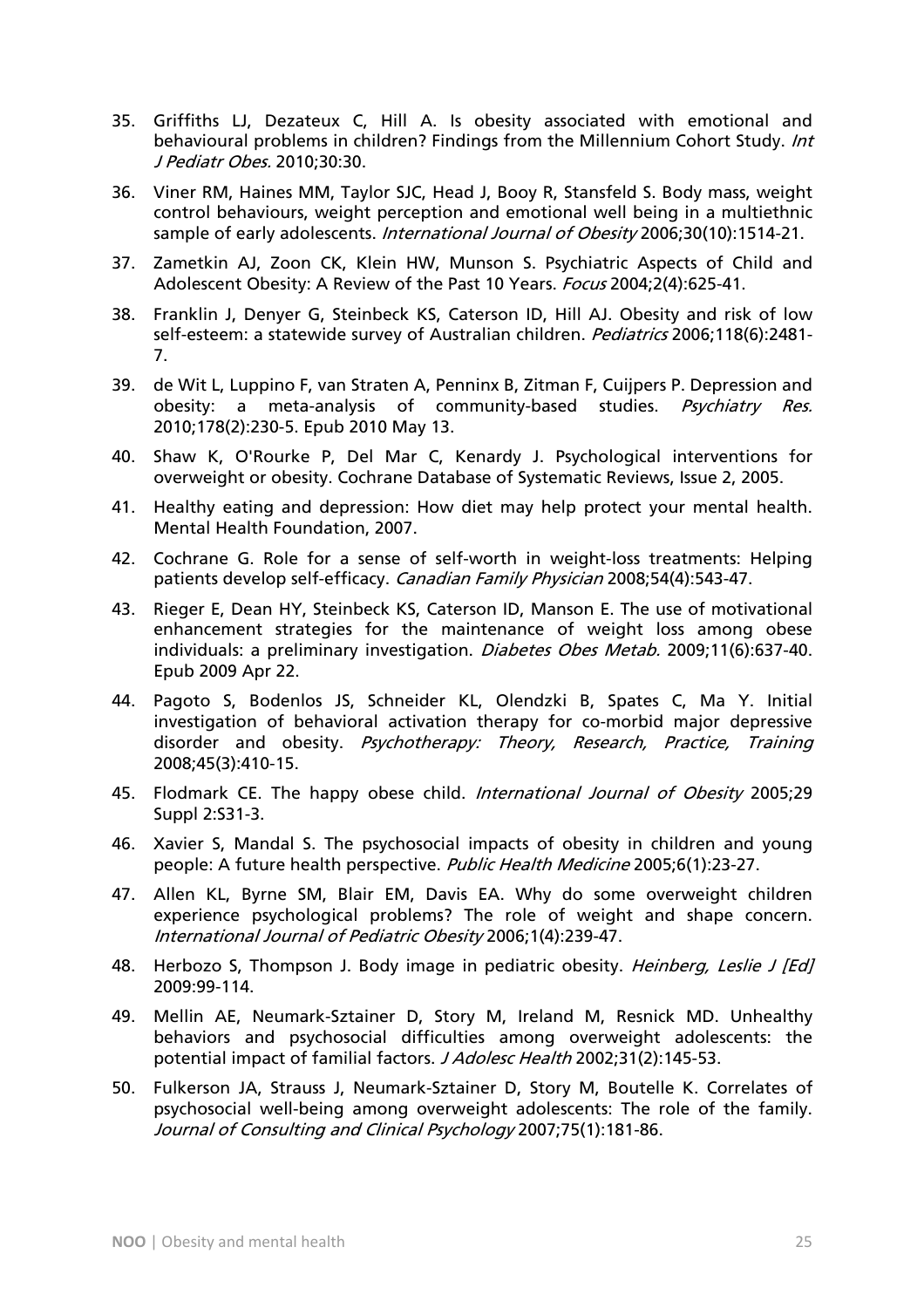- 51. Eisenberg ME, Olson RE, Neumark-Sztainer D, Story M, Bearinger LH. Correlations between family meals and psychosocial well-being among adolescents. Arch Pediatr Adolesc Med. 2004;158(8):792-6.
- 52. Ells L, Cavill N. Preventing childhood obesity through lifestyle change interventions. A briefing paper for commissioners. Oxford: National Obesity Observatory, 2009.
- 53. Wille N, Erhart M, Petersen C, Ravens-Sieberer U. The impact of overweight and obesity on health-related quality of life in childhood - results from an intervention study. BMC Public Health 2008;8(1):421.
- 54. van Wijnen LGC, Wendel-Vos GCW, Wammes BM, Bemelmans WJE. The impact of school-based prevention of overweight on psychosocial well-being of children. Obesity Reviews 2009;10(3):298-312.
- 55. Mond JM, Baune BT. Overweight, medical comorbidity and health-related quality of life in a community sample of women and men, Obesity 2009;17(8):1627-1634.
- 56. Puhl RM, Heuer CA. The Stigma of Obesity: A Review and Update. Obesity 2009;17(5):941-64.
- 57. Ali MM, Fang H, Rizzo JA. Body weight, self-perception and mental health outcomes among adolescents. J Ment Health Policy Econ. 2010;13(2):53-63.
- 58. Mark SA, Arnedt JT, Leisha S, Jaime S, Michael S, Richard PM. Examining the construct of depression in obstructive sleep apnea syndrome. Sleep medicine 2005;6(2):115-21.
- 59. MacLean L, Edwards N, Garrard M, Sims-Jones N, Clinton K, Ashley L. Obesity, stigma and public health planning. Health Promotion International 2009;24(1):88-93.
- 60. Darmon N, Drewnowski A. Does social class predict diet quality? Am J Clin Nutr. 2008;87(5):1107-17.
- 61. Mériaux BG, Berg M, Hellström AL. Everyday experiences of life, body and wellbeing in children with overweight. Scandinavian Journal of Caring Sciences 2010;24(1):14-23.
- 62. Faith MS, Leone MA, Ayers TS, Heo M, Pietrobelli A. Weight criticism during physical activity, coping skills, and reported physical activity in children. Pediatrics 2002;110(2 Pt 1):e23.
- 63. Tanofsky-Kraff M, Yanovski SZ, Wilfley DE, Marmarosh C, Morgan CM, Yanovski JA. Eating-disordered behaviors, body fat, and psychopathology in overweight and normal-weight children. J Consult Clin Psychol. 2004;72(1):53-61.
- 64. Lawson W. Sadness and Overeating. Psychology Today, May 2003.
- 65. Martyn-Nemeth P, Penckofer S, Gulanick M, Velsor-Friedrich B, Bryant FB. The relationships among self-esteem, stress, coping, eating behavior, and depressive mood in adolescents. Research in Nursing & Health 2009;32(1):96-109.
- 66. Strauss RS. Childhood obesity and self-esteem. Pediatrics 2000;105(1):e15.
- 67. McCullough N, Muldoon O, Dempster M. Self-perception in overweight and obese children: A cross-sectional study. Child: Care, Health and Development 2009;35(3):357-64.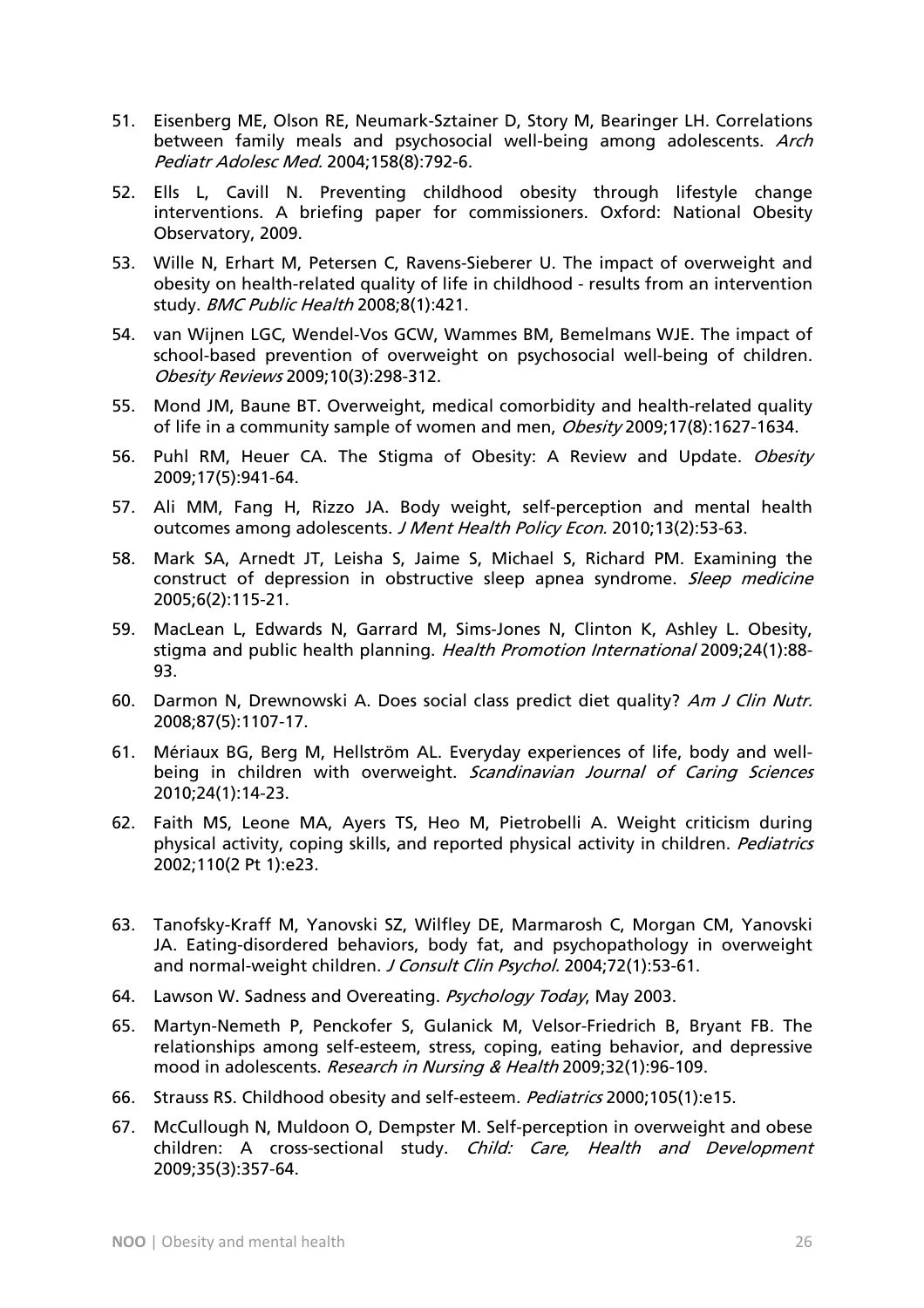- 68. Al Mamun A, Cramb S, McDermott BM, O'Callaghan M, Najman JM, Williams GM. Adolescents' perceived weight associated with depression in young adulthood: A longitudinal study. Obesity 2007;15(12):3097-105.
- 69. Eisenberg ME, Neumark-Sztainer D, Story M. Associations of weight-based teasing and emotional well-being among adolescents. Arch Pediatr Adolesc Med. 2003;157(8):733-8.
- 70. Janssen I, Craig WM, Boyce WF, Pickett W. Associations Between Overweight and Obesity With Bullying Behaviors in School-Aged Children. Pediatrics 2004;113(5):1187-94.
- 71. Haines J, Neumark-Sztainer D, Eisenberg ME, Hannan PJ. Weight teasing and disordered eating behaviors in adolescents: longitudinal findings from Project EAT (Eating Among Teens). Pediatrics 2006;117(2):e209-15.
- 72. Mental health: strengthening our response, Fact sheet N°220: World Health Organisation, September 2010.
- 73. National Service Framework for Mental Health Modern Standards & Service Models. London: Department of Health, 1999.